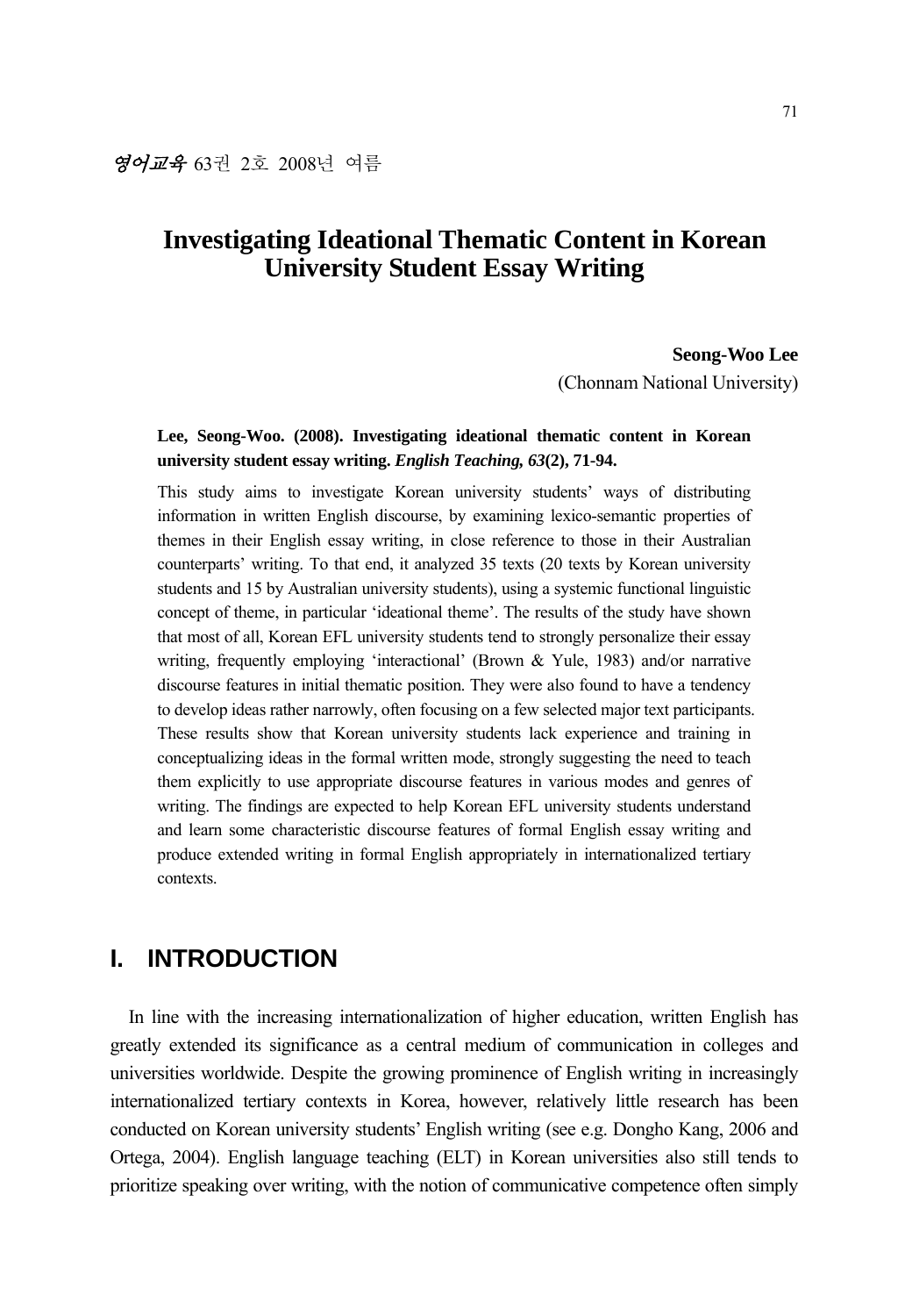regarded as competence in speaking alone. In brief, though some interest now seems to be emerging in tertiary English writing research and instruction in Korea, Korean ELT scholars and practitioners have not yet fully recognized the urgent need to research and teach English writing explicitly and systematically as an essential form of communication.

As a way of bridging this apparent gap between the increasing importance of English essay writing in internationalized Korean universities and the relative lack of English writing research and instruction in Korea, the current study attempts to examine and diagnose Korean university students' English writing abilities, in reference to those of Australian university students of English as a native language (ENL). Korean university students, who study English as a foreign language (EFL), rarely produce extended writing in English for authentic communication purposes; the majority of them are thus likely to be significantly limited in English essay writing skills of the kind required at tertiary level. Among a number of key elements relating to the construction of essay writing, this study will focus on examining Korean university students' writing strategies to distribute information in a text. In so doing, it will pay particular attention to lexico-semantic properties found in initial position in the 't-unit', or a 'minimally terminable unit' defined as 'an independent clause plus any subordinate clause(s) attached to it' (Hunt, 1965). The effective distribution of information is an essential aspect of cohesive and coherent 'discourse structure and flow', which has been considered a major requisite for a successful written discourse construction (Crème & Lea, 2003; Gilbert, 2004; Hewings, 2004). The findings of this study are expected to help Korean EFL university students to understand and learn some characteristic discourse features occurring in English essay writing, and further to produce extended writing in formal English appropriately.

# **II. THEME AND ITS IDEATIONAL CONTENT**

It has been well researched and documented by systemic functional linguists (e.g. Berry, 1995; Fries, 1995, 2002; Halliday & Matthiessen, 2004; Martin & Rose, 2003; Mauranen, 1996; North, 2005, to name just a few), most notably by Halliday (1967, 1994), that initial position in a clause or sentence plays a significant role in the distribution and development of ideas in the text. From the textual point of view, according to Halliday (1994), the clause is characterized "as a message, a quantum of information" (p. 34) to be conveyed to the hearer. In the construction of a clausal message in English (and in many other languages, too), initial position realizes the function of 'theme' that serves as the starting point for the message and which functions to situate the message within the context (Halliday & Matthiessen, 2004, p. 64). The theme is then developed in the rest of the clause called 'rheme'.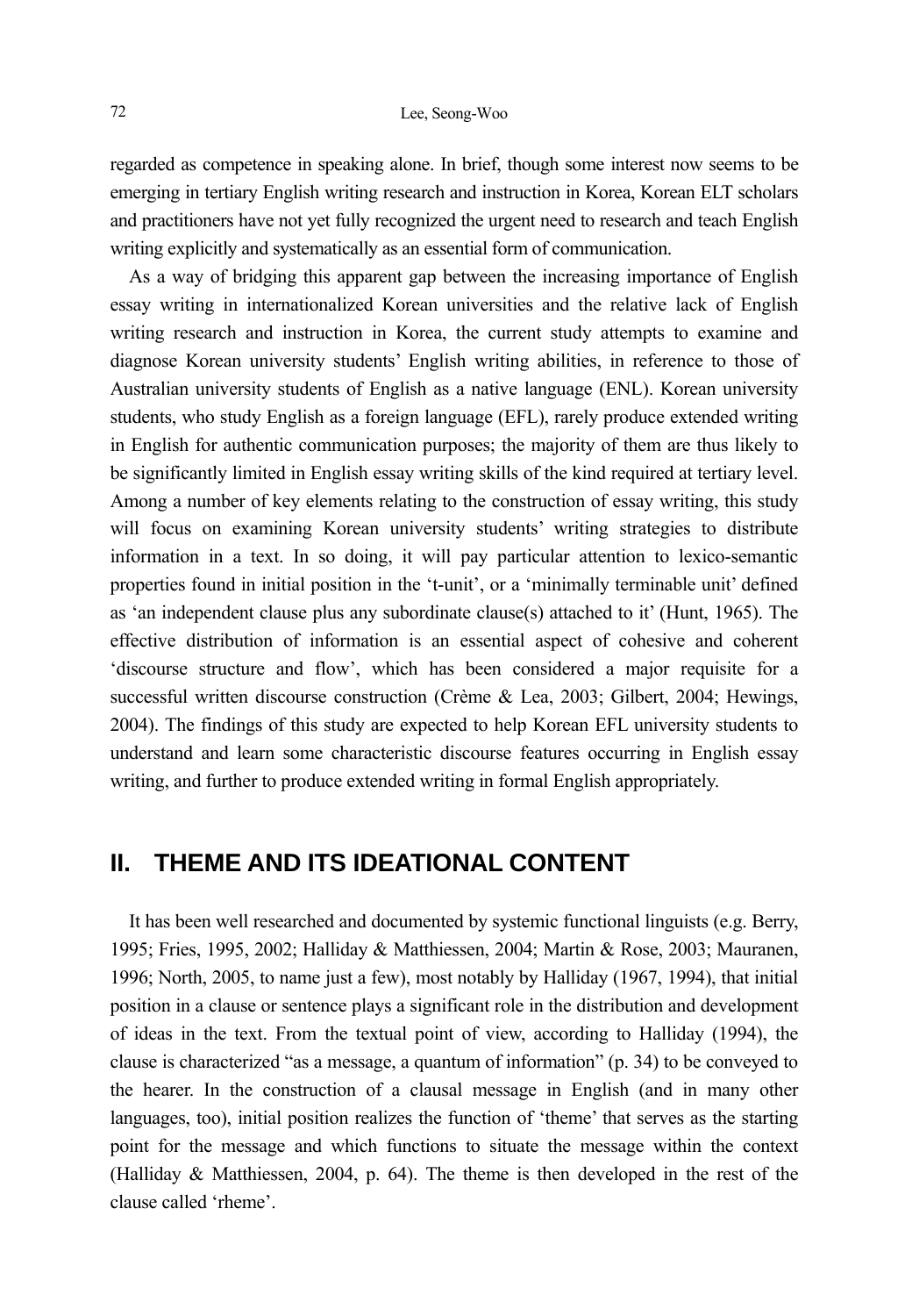Since Halliday's conceptualization of clause-level theme, which owed a great deal to Prague School linguists' work on theme, a large number of systemic functional theme researchers (e.g. Francis, 1989; Fries, 1983, 1995, 2002; Ghadessy & Gao, 2000; Halliday, 1998; Hasselgard, 2004; North, 2005; Martin & Rose, 2003; McCabe, 1999 to name just a few) have sought to investigate the role of theme from a discourse perspective. In particular, Fries (1983, 1995) first made a systematic empirical attempt to demonstrate that clause/sentence-level thematic selections can contribute in various ways to the overall coherent text development and organization. Ideational or referential thematic content, it has been suggested, has a particularly significant function from a discourse organization perspective, reflecting different ways of developing ideas in different genres.

Based on his examination of thematic choice in some carefully chosen paragraphs, Fries (1983; see also Caffarel, 2000) found that the experiential content of the themes in the paragraphs correlated with different rhetorical strategies such as 'description' and 'comparison'. In a paragraph describing a scene, for example, Fries demonstrated that references to relative position of the scene occurred regularly in initial thematic position in the paragraph. Examining various text types (five obituaries, one program note, three narratives, and one expository text), Fries (1995) further showed that ideational thematic content varied in different genres, reflecting different methods of text development. In narrative texts, the rhetorical purpose of which is to amuse people, for example, references to people typically occurred in thematic position, with references to location likely to play a focal role in rhematic position. Similarly, Vande Kopple (1991) showed that in guidebooks and travel brochures, locative references tended to occupy initial thematic position, with various information about them typically presented in rhematic position.

Correlations have also been found between semantic types of ideational thematic content and different newspaper genres. Francis (1989, 1990) found that lexical and semantic features of ideational themes were clearly different between 'news reports,' 'editorials' and 'letters of complaint.' For instance, 'people' and 'concrete things' were far more common as themes in news reports than in editorials and letters of complaint, which, instead, employed many more abstractions in initial thematic position. Francis's finding that different genres employ different semantic types of theme is supported by Taylor's (1983) finding. In her theme analysis of high school textbooks on history and on science, Taylor (1983) found that 'things,' as the matter of science, were likely to be employed as themes in science textbooks, while 'people,' as the matter of history, tended to be thematized in history textbooks.

The findings above do not suggest, however, that themes in a well-written paragraph or text should regularly refer to one or two certain limited semantic fields. What the writer chooses to make thematic in a text tends to vary depending on the overall field of information and the rhetorical purpose of the text. Even if the themes may come from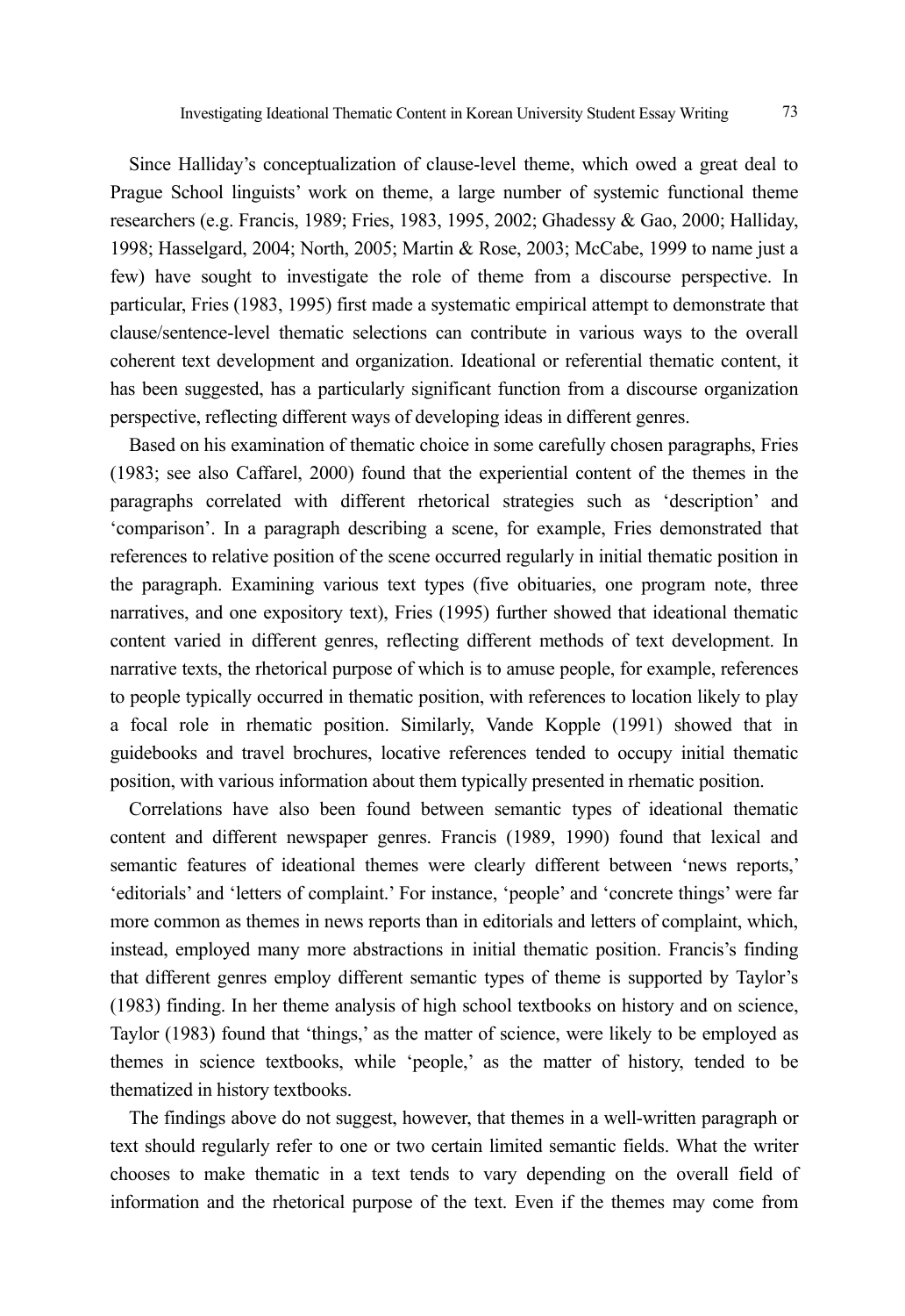various complex semantic fields, however, they still can serve to show the reader how the writer's local concerns change and progress throughout the text. To sum up, selections of ideational thematic content in a naturally occurring text, however complex they are, are not arbitrary or at random; rather, they are patterned in one way or another according to the rhetorical purpose that the writer has in mind.

## **III. METHODS**

### 1. The Texts Analyzed $1$

To examine how Korean university students distribute information by using initial thematic position, this study first analyzed 20 essays written by Year 2 Korean EFL undergraduates specializing in English education at a Korean university. The study also then analyzed ENL writing produced by Australian university students, in order to delineate Korean university students' writing strategies more systematically in frequent reference to their ENL counterparts' strategies. The ENL corpus consisted of 15 essays by Year 1 Australian ENL undergraduates specializing in Education at a highly internationalized Australian university.

Both the EFL and the ENL texts were subdivided into three ranking groups, i.e. high-rated, middle-rated and low-rated essays, in order to examine within-group differences systematically. The division of the EFL texts was based on the assessment by an experienced tertiary-level ESL teacher in Australia, who used a simplified holistic scoring system covering a wide range of aspects: 'structure', 'cohesion', 'content', 'vocabulary and spelling', and 'grammar'. The ENL texts were assessed and marked by the tutors in charge on the basis of four criteria: 'organization', 'style' (including grammar and vocabulary), 'content', 'argument and analysis'.

The texts can all be considered 'naturally occurring authentic texts', in the sense that they were all produced for course completion in the participants' normal course of study, without explicit help from others, rather than being elicited specifically for the purposes of this study. The EFL texts were produced as written assignments for a regular university credit course that the Korean EFL participants were studying at the time. The writing topic for the Korean EFL participants was chosen from one of the key educational issues that they studied in the course. The EFL essay writing topic was: 'Discuss TEE (Teaching English in English) for Korean secondary school students in the current Korean EFL

l

<sup>1</sup> The *raw* data analyzed in this study is the same as those used in the current author's paper, entitled "Connectors as Textual Orienting Themes in Korean and Australian Student Essay Writing", which was published in English Teaching, Vol. 62 (1), 2007.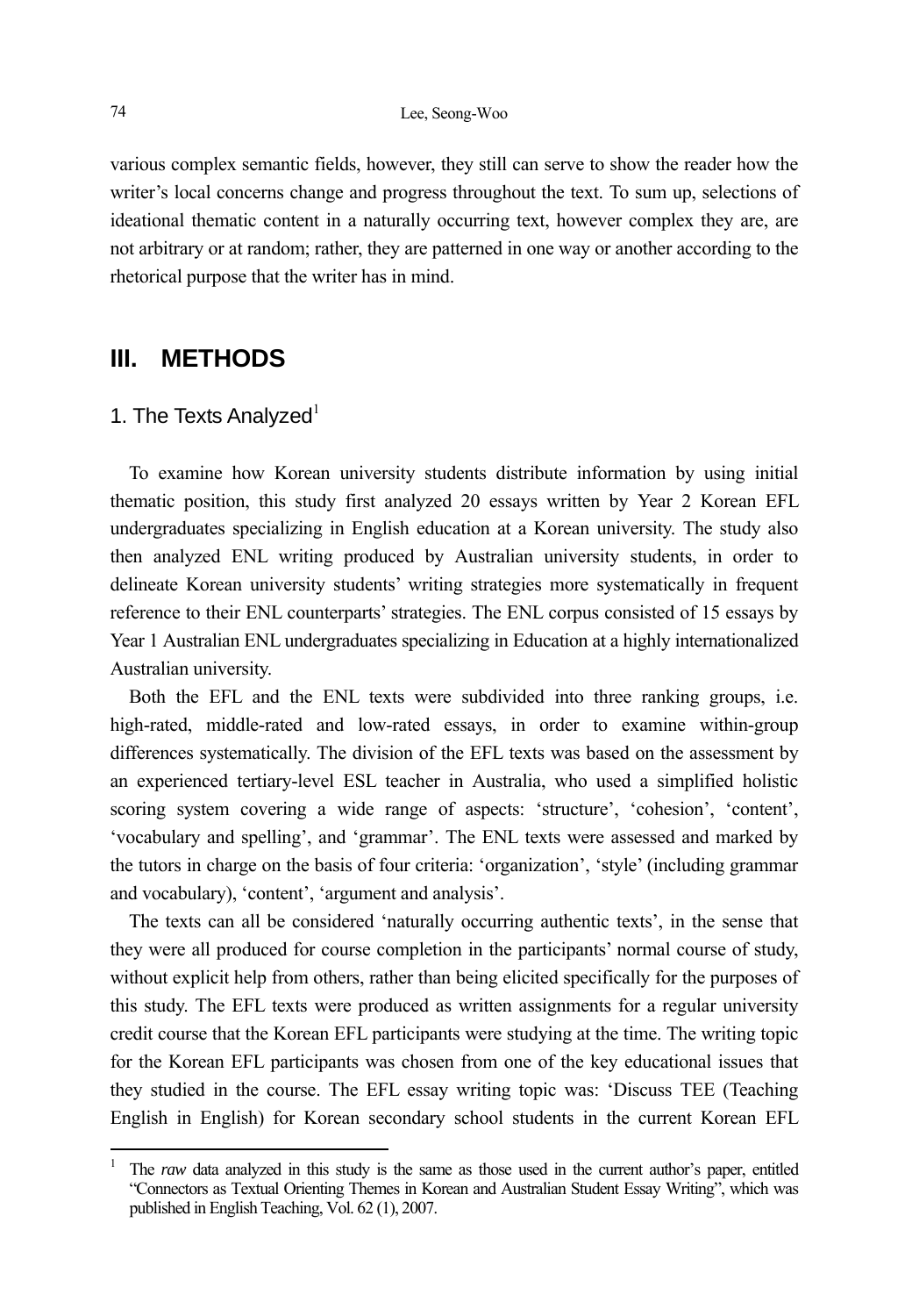context'. The Korean participants were requested to 'typewrite at least 500 words, with their professor as the audience.' Similarly, the ENL essays were the Australian ENL participants' mid-term written assignments of about 1000 words on a topic that they studied in the semester. The ENL essay topic was: 'Discuss the instructional implications of any area or areas of either human cognitive architecture or the development of cognitive structures<sup>'</sup>

Though, as seen here, the EFL and the ENL essay writing topic are clearly different in nature, which might likely affect the analysis results, tertiary student essay writing is mostly, if not always, considered 'formal' regardless of the writing topics given. It should also be recalled here that, as stated above, the main focus of this study is on examining the EFL texts, with the ENL texts analyzed merely as reference sources. The texts were all analyzed in as rigorous and objective a way as possible, employing a functional linguistic concept of theme, to be specific, 'ideational theme', which will be dealt with in the next section.

#### 2. Analytical Methods

For analysis, all the texts collected were first segmented into t-units, which are conceived in this study as 'local messages'. Each of the t-units, was then divided into theme and rheme, with the former always coming first. As seen in Section II, in English the textual function of theme is realized in initial position, meaning that the theme is the first constituent of the t-unit; this initial approximation, however, should be cautiously taken. The theme should serve, as Halliday puts, as "an anchorage in the realm of (world) experience" (1994, p. 53). This means that the theme should be an ideational (specifically, experiential) element referring to real world experience. The theme should thus always include the first ideational or referential constituent of the t-unit, plus any non-referential element(s) preceding it. In this study, the obligatory ideational constituent is called 'ideational theme (IT)'; and a non-referential element(s) occurring before IT, such as *but* and *probably*, is termed 'orienting theme (OT)', which subsumes Halliday's textual and interpersonal themes (e.g., Halliday, 1994, pp. 52-54). The OT, as used in this study, however, encompasses not only non-referential t-unit constituents in initial position, but also all other types of 'metadiscourse features' (e.g., Hyland, 2004) in initial position, including both interpersonal and textual 'grammatical metaphors' (e.g., Halliday, 1994), such as *it is probable*. The divisions of the t-unit into theme and rheme, and of theme into IT and OT are illustrated in Table 1.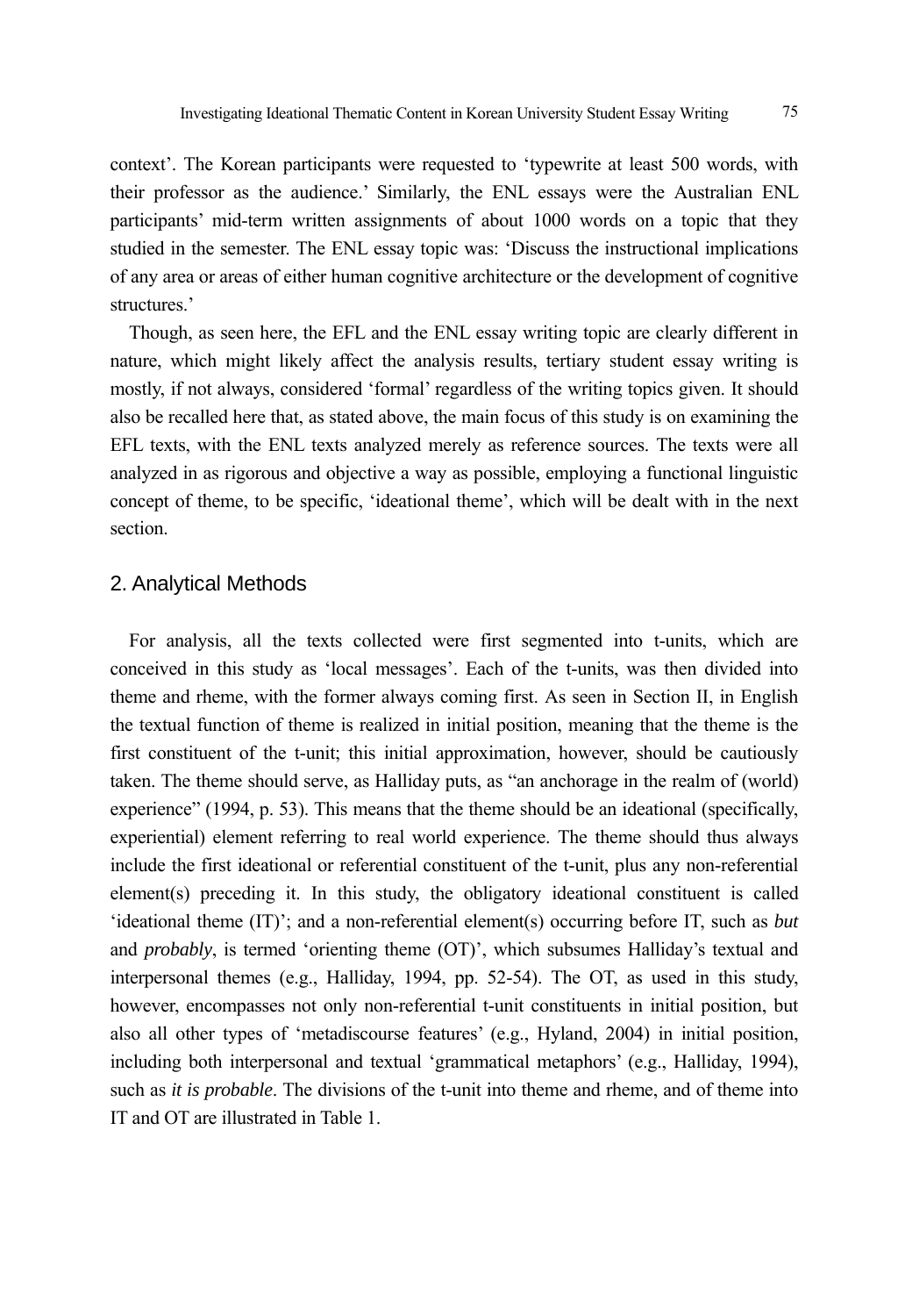#### 76 Lee, Seong-Woo

| <b>Examples of Theme Analysis</b> |                         |                                                       |  |  |  |  |  |
|-----------------------------------|-------------------------|-------------------------------------------------------|--|--|--|--|--|
| <b>Orienting Theme</b>            | <b>Ideational Theme</b> | <b>Rheme</b>                                          |  |  |  |  |  |
| (OT)                              | (IT)                    |                                                       |  |  |  |  |  |
|                                   | <b>TEE</b>              | is not easy to carry out in Korea at this stage       |  |  |  |  |  |
| But unfortunately                 | TEE                     | is not easy to carry out in Korea at this stage       |  |  |  |  |  |
| Probably / I believe that         | TEE                     | is not easy to carry out in Korea at this stage       |  |  |  |  |  |
| People say / It is said that      | TEE                     | is not easy to carry out in Korea at this stage       |  |  |  |  |  |
| We all know that certainly        | TEE                     | is not easy to carry out in Korea at this stage       |  |  |  |  |  |
| As discussed, however,            | in Korea                | TEE is currently <i>certainly</i> uneasy to carry out |  |  |  |  |  |

**TABLE 1** 

Of various features relating to theme, lexical and semantic features of ITs are the main focus of the current study. For analysis of ideational thematic content, this study adapted Francis's (1990) semantic categories, which have been adopted by a number of systemic functional theme researchers (e.g., Fries, 1995; Ghadessy & Gao, 2000) with some modifications. Her semantic categories are (1) 'people / groups / institutions', i.e. all humans individually and collectively, (2) 'concrete things' (e.g., *aeroplane*), (3) 'abstractions', including nominalized processes, (4) 'time expressions', and (5) 'others' consisting of processes or non-lexical themes (Francis, 1990, p. 55).

Based on the examination of features used in initial thematic position in the EFL texts, this study has decided to examine the following lexico-semantic features of IT:

- i) the first/second person (e.g., *I*, *we*, *you*) as major text participants;
- ii) animate (e.g., *students*) and inanimate text participants (e.g., *desks*, *ideas*);
- iii) global theme, meaning 'the most central referent, often manifested in the writing topic' (e.g., *Teaching English in English* for the EFL texts; *human cognitive architecture* for the ENL texts);
- iv) abstractions (e.g., *concepts*) vs. concrete things (e.g., *blackboards*);
- v) 'anaphoric nominalizations' (e.g., *this suggestion*), which encapsulate a portion of preceding discourse (Francis, 1989);
- vi) text reference (i.e., *this idea*), which refers to a certain portion of text, rather than a specific participant(s);
- vii) locative circumstances (e.g., *in 1980*; *there*), including both 'time' and 'place'.

## **IV. RESULTS AND DISCUSSIONS**

This section presents results from a detailed quantitative linguistic analysis of lexico-semantic properties of the ideational themes in the Korean EFL and the Australian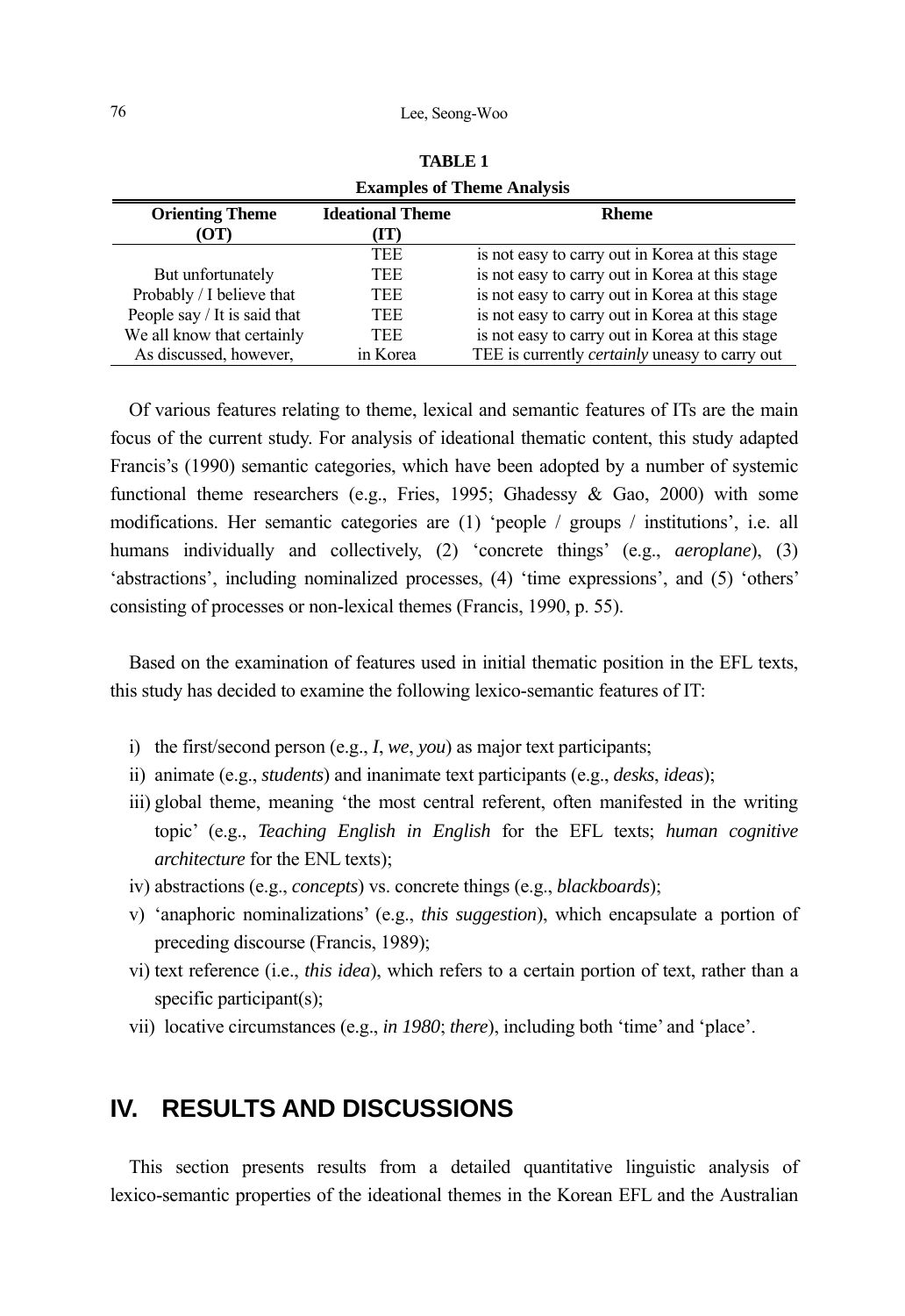ENL texts. Tables 2 and 3 below first show the frequencies of the first and the second person pronouns employed as Head of IT, and then present the frequencies of the animate text participants, global themes, abstract concepts and text references found in thematic position. Lastly, the tables also present frequencies of the two most common types of circumstantial information of marked themes (circumstantial adjuncts and dependent clauses occurring before the subject, as illustrated in the last example in Table 1 above). The percentages were all calculated in proportion to the numbers of the t-units examined.

| Lexico-Semantic Properties of Theme (and Rheme) in the EFL Texts         |                                                                  |                 |                 |                 |  |  |  |  |  |  |
|--------------------------------------------------------------------------|------------------------------------------------------------------|-----------------|-----------------|-----------------|--|--|--|--|--|--|
|                                                                          | Korean EFL Texts                                                 |                 |                 |                 |  |  |  |  |  |  |
|                                                                          | Middle $(n=10)$<br>High $(n=5)$<br>Total $(n=20)$<br>Low $(n=5)$ |                 |                 |                 |  |  |  |  |  |  |
|                                                                          | $(161$ t-units)                                                  | $(305$ t-units) | $(179$ t-units) | $(645$ t-units) |  |  |  |  |  |  |
| <b>Interactional Aspects of Discourse: Writer &amp; Reader</b>           |                                                                  |                 |                 |                 |  |  |  |  |  |  |
| $1st$ P. Sing. <i>as</i> Head of IT                                      | $3(1.86\%)$                                                      | $11(3.61\%)$    | $10(5.59\%)$    | $24(3.72\%)$    |  |  |  |  |  |  |
| $1st$ P. Plur. <i>as</i> Head of IT                                      | $5(3.11\%)$                                                      | $27(8.85\%)$    | $2(1.12\%)$     | 34 (5.27%)      |  |  |  |  |  |  |
| $2nd$ Person <i>as</i> Head of IT                                        | $1(0.62\%)$                                                      | $1(0.33\%)$     | 5(2.79%)        | $7(1.09\%)$     |  |  |  |  |  |  |
| Writer & Reader as IT                                                    | $9(5.59\%)$                                                      | 39 (12.79%)     | 17 (9.50%)      | $65(10.08\%)$   |  |  |  |  |  |  |
| Animate & Inanimate Text Participants                                    |                                                                  |                 |                 |                 |  |  |  |  |  |  |
| Animate Par. as Head of IT                                               | 56 (34.78%)                                                      | 121(39.67%)     | 75 (41.90%)     | 252(39.07%)     |  |  |  |  |  |  |
| G-Theme as Head of IT                                                    | 36 (22.36%)                                                      | 54(17.70%)      | 21 (11.73%)     | 111(17.29%)     |  |  |  |  |  |  |
| Abstract Concept as IT                                                   | 27(16.77%)                                                       | 43 (14.10%)     | 20(11.17%)      | 90(13.95%)      |  |  |  |  |  |  |
| <i>(inc. Anaphoric Nom. in IT)</i>                                       | $3(1.86\%)$                                                      | $3(0.98\%)$     | $0(0.00\%)$     | $6(0.93\%)$     |  |  |  |  |  |  |
| Text Reference in Theme                                                  | $8(4.97\%)$                                                      | $11(3.60\%)$    | $9(5.03\%)$     | 28 (4.34%)      |  |  |  |  |  |  |
| Circumstantial Information (Circumstantial Adjuncts + Dependent Clauses) |                                                                  |                 |                 |                 |  |  |  |  |  |  |
| Spatio-Temporal                                                          | 12(7.45%)                                                        | 24 (7.87%)      | 18 (10.06%)     | 54 (8.37%)      |  |  |  |  |  |  |
| Condition & Concession                                                   | 13 (8.07%)                                                       | 23 (7.54%)      | $10(5.59\%)$    | $46(7.13\%)$    |  |  |  |  |  |  |

**TABLE 2** 

| Lexico-Semantic Properties of Theme (and Rheme) in the ENL Texts         |                             |                 |                 |                 |  |  |  |  |  |  |
|--------------------------------------------------------------------------|-----------------------------|-----------------|-----------------|-----------------|--|--|--|--|--|--|
|                                                                          | <b>Australian ENL Texts</b> |                 |                 |                 |  |  |  |  |  |  |
|                                                                          | High $(n=5)$                | Mid. $(n=5)$    | Low $(n=5)$     | Total $(n=15)$  |  |  |  |  |  |  |
|                                                                          | $(287$ t-units)             | $(320$ t-units) | $(313$ t-units) | $(920$ t-units) |  |  |  |  |  |  |
| <b>Interactional Aspects of Discourse: Writer &amp; Reader</b>           |                             |                 |                 |                 |  |  |  |  |  |  |
| $1st$ P. Sing. <i>as</i> Head of IT                                      | $3(1.05\%)$                 | $0(0.00\%)$     | $0(0.00\%)$     | $3(0.33\%)$     |  |  |  |  |  |  |
| $1st$ P. Plur. <i>as</i> Head of IT                                      | $1(0.35\%)$                 | 7(2.19%)        | $9(2.88\%)$     | 17(1.85%)       |  |  |  |  |  |  |
| $2nd$ Person <i>as</i> Head of IT                                        | $0(0.00\%)$                 | $0(0.00\%)$     | $5(1.60\%)$     | $5(0.54\%)$     |  |  |  |  |  |  |
| Writer & Reader as IT                                                    | $4(1.39\%)$                 | 7(2.19%)        | 14(4.47%)       | 25(2.72%)       |  |  |  |  |  |  |
| <b>Animate &amp; Inanimate Text Participants</b>                         |                             |                 |                 |                 |  |  |  |  |  |  |
| Animate Par. as Head of IT                                               | 74 (25.78%)                 | 53 (16.56%)     | 75 (23.96%)     | 202 (21.96%)    |  |  |  |  |  |  |
| G-Theme <i>as</i> Head of IT                                             | 33 (11.50%)                 | 38 (11.88%)     | 50 (15.97%)     | 121(13.15%)     |  |  |  |  |  |  |
| Abstract Concept as IT                                                   | $105(36.59\%)$              | 147(45.94%)     | 102(32.59%)     | 354 (38.48%)    |  |  |  |  |  |  |
| inc. Anaphoric Nom. in IT                                                | 16(5.57%)                   | $14(4.38\%)$    | $7(2.44\%)$     | $37(4.02\%)$    |  |  |  |  |  |  |
| Text Reference in Theme                                                  | 22(7.67%)                   | 20(6.25%)       | $21(6.71\%)$    | 63 (6.85%)      |  |  |  |  |  |  |
| Circumstantial Information (Circumstantial Adjuncts + Dependent Clauses) |                             |                 |                 |                 |  |  |  |  |  |  |
| Spatio-Temporal                                                          | 21 (7.32%)                  | $31(9.69\%)$    | $31(9.90\%)$    | 83 (9.02%)      |  |  |  |  |  |  |
| Condition & Concession                                                   | $15(5.23\%)$                | $10(3.13\%)$    | 14 (4.47%)      | 39 (4.24%)      |  |  |  |  |  |  |

**TABLE 3**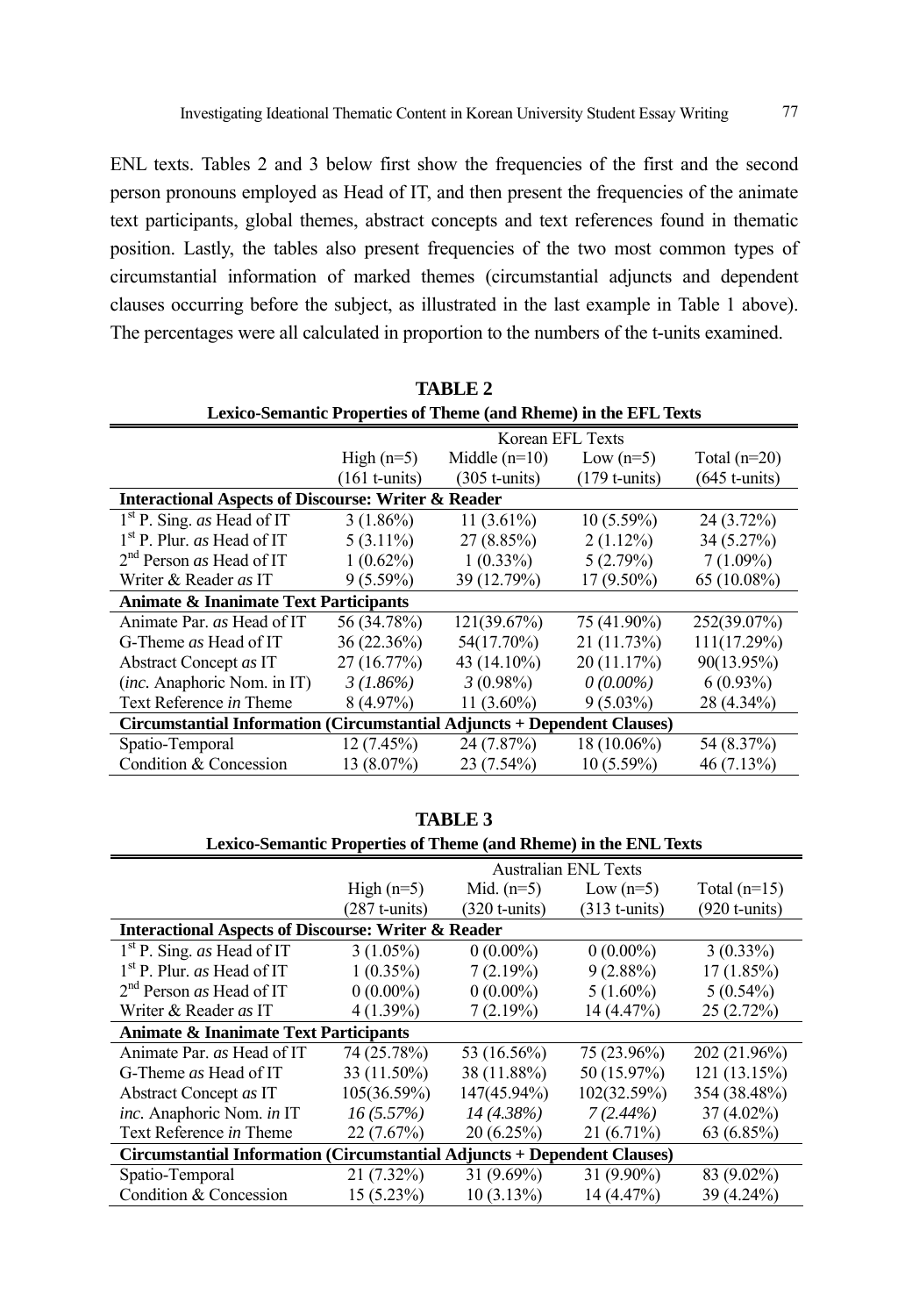#### 78 Lee, Seong-Woo

The figures in Tables 2 and 3 above show clear frequency differences in experiential thematic content of the ITs between the Korean EFL and the Australian ENL university students' essays. First of all, the first and the second person are in general far more frequently chosen as ITs in the EFL than in the ENL texts. Secondly, Korean EFL writers also strongly prefer to thematize animate text participants and, to a lesser extent, global Themes, while their Australian ENL counterparts tend to thematize abstract concepts most frequently, with animate text participants relatively infrequently thematized. In particular, in the ENL texts, unlike in the EFL texts, many of the abstract concepts are found to be nominalised concepts functioning to refer backward to part of the text. Lastly, the frequencies of thematized circumstantial information of condition and concession are in general considerably higher in the EFL texts than in the ENL texts though spatio-temporal circumstances are slightly more frequently thematized in the ENL texts. In what follows, each of these differences will be discussed in detail, with frequent reference to some previous corpus-based studies on similar linguistic features to those examined in this study.

### 1. The Explicit Presence of The Writer (and Reader)

As shown in Table 2 above, the first and the second person pronouns account for over 10 percent of the ITs found in the EFL corpus, with the frequency being nearly four times higher in the EFL texts (10.08% of the t-units) than in the ENL texts (2.72%). The large frequency difference in the first/second person as IT between the corpora is further enhanced by the Korean EFL writers' considerably more frequent use of the first and second person pronouns as displaced subject themes (25 instances–3.88%) than their ENL counterparts (14 instances–1.52%). (Displaced subject themes refer to grammatical subjects which are displaced from its original initial position, with non-subject elements such as circumstantial elements functioning as marked themes, as in *in Korea, TEE is certainly difficult to adopt in Korea*.) In addition, it should also be noted that the EFL writers have a strong tendency to employ the first person pronouns as part of non-ideational OTs functioning to 'orient' their readers to the main propositional or ideational content, as in *I think it will work well in Korea*, while there is no such OT found in the ENL texts.

Table 4 presents the frequencies of the first and the second person pronouns in both thematic and rhematic position as a way of examining Korean EFL and Australian ENL university student writers' general tendency to make explicit their presence and direct involvement in their writing.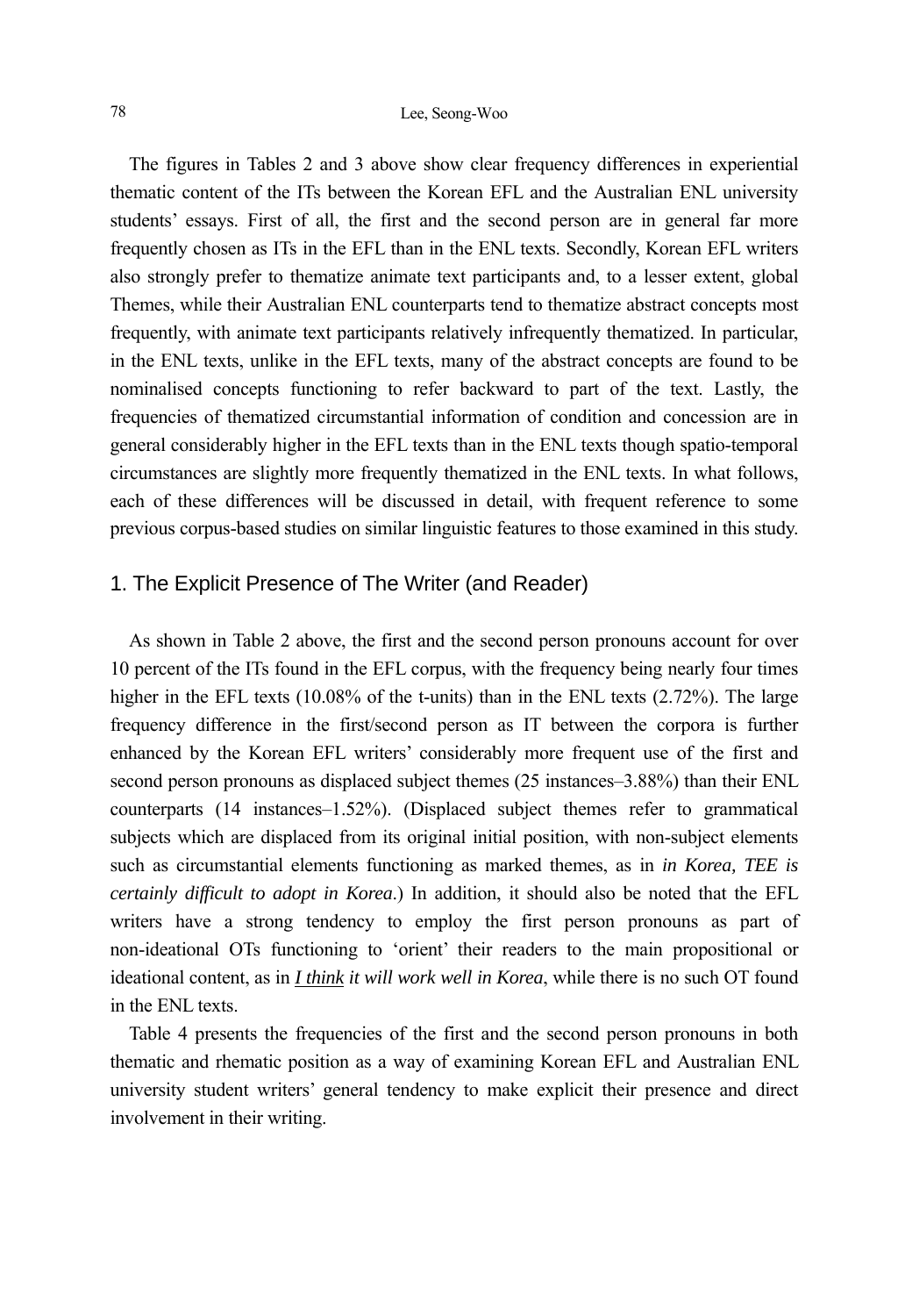|       | Frequencies of the First/Second Person Pronouns in the EFL and the ENL Texts |          |                     |        |                     |        |        |          |  |  |  |  |
|-------|------------------------------------------------------------------------------|----------|---------------------|--------|---------------------|--------|--------|----------|--|--|--|--|
|       |                                                                              |          | EFL Essays $(n=20)$ |        | ENL Essays $(n=15)$ |        |        |          |  |  |  |  |
|       | High                                                                         | Mid.     | Low                 | Total  | High                | Mid.   | Low    | Total    |  |  |  |  |
| Th.   | 34                                                                           | 110      | 48                  | 192.   | 11                  | 25     | 43     | 79       |  |  |  |  |
|       | $21.11\%$                                                                    | 36.07%   | 26.82%              | 29.77% | 3.83%               | 7.81%  | 13.74% | 8.59%    |  |  |  |  |
| Rh.   |                                                                              |          |                     | 16     |                     | 27     | 53     | 83       |  |  |  |  |
|       | $1.24\%$                                                                     | $2.30\%$ | 3.91%               | 2.48%  | 1.05%               | 8.44%  | 16.93% | $9.02\%$ |  |  |  |  |
| Total | 36                                                                           | 117      | 55                  | 208    | 14                  | 52     | 96     | 162      |  |  |  |  |
|       | 22.36%                                                                       | 38.36%   | 30.73%              | 32.25% | 4.88%               | 16.25% | 30.67% | 17.61%   |  |  |  |  |

**TABLE 4 Frequencies of the First/Second Person Pronouns in the EFL and the ENL Texts**

Table 4 shows that the Korean EFL writers employ the first/second person pronouns in initial thematic position nearly three and a half times more frequently than their Australian ENL counterparts. Interestingly, however, the Korean EFL writers' frequent use of the first/second person pronouns in thematic position is in marked contrast to their rare use in rhematic position. In the Australian ENL texts, on the other hand, more instances of the first/second person are found in rhematic position than in thematic position.

The clear frequency difference in thematic and rhematic instances of the first/second person between the EFL and the ENL corpus needs to be taken into further account. Of the 15 ENL texts, one low-rated text alone accounts for over 35 percent of all the first/second person pronouns found in the ENL corpus (35.80% – 58 out of 162 instances), and another four texts (2 middle-rated and 2 low-rated ENL texts) for over 50 percent  $(50.61\% - 82)$ instances). This means that in the majority of the ENL texts (10 out of 15 texts: 5 high-rated, 3 middle-rated and two low-rated ENL texts), the first/second person pronouns are found only minimally, with the frequency ranging from zero to about nine percent of the t-units examined in the texts concerned. In the EFL corpus, on the other hand, though there are also some variations across individual texts, all the twenty EFL texts, without any single exception, include the first/second person pronouns in over 10 percent of the t-units examined. Table 5 summarizes the distributions of the frequency rates of the first/second person pronouns in both the EFL and the ENL texts, with the percentages calculated in proportion to the numbers of the t-units examined, and the figures showing the numbers of the texts.

| TADLE 5                                                                                  |  |             |  |                                                             |  |                               |  |  |           |  |
|------------------------------------------------------------------------------------------|--|-------------|--|-------------------------------------------------------------|--|-------------------------------|--|--|-----------|--|
| Distributions of the Frequencies of the First/Second Person in the EFL and the ENL Texts |  |             |  |                                                             |  |                               |  |  |           |  |
|                                                                                          |  |             |  | 0-10% 10-20% 20-30% 30-40% 40-50% 50-60% 60-70% 70-80% Mean |  |                               |  |  |           |  |
| EFL.                                                                                     |  | $\mathbf 4$ |  | 7 7 4                                                       |  | $\overline{1}$ $\overline{2}$ |  |  | 32.25%    |  |
| ENL.                                                                                     |  |             |  | $1 \quad 1 \quad 1 \quad 1 \quad 0 \quad 0 \quad 1$         |  |                               |  |  | $17.65\%$ |  |

**TABLE 5** 

The figures above clearly suggest that the majority of the Australian ENL writers are in general very reluctant to use the first/second person in their essay writing while most of the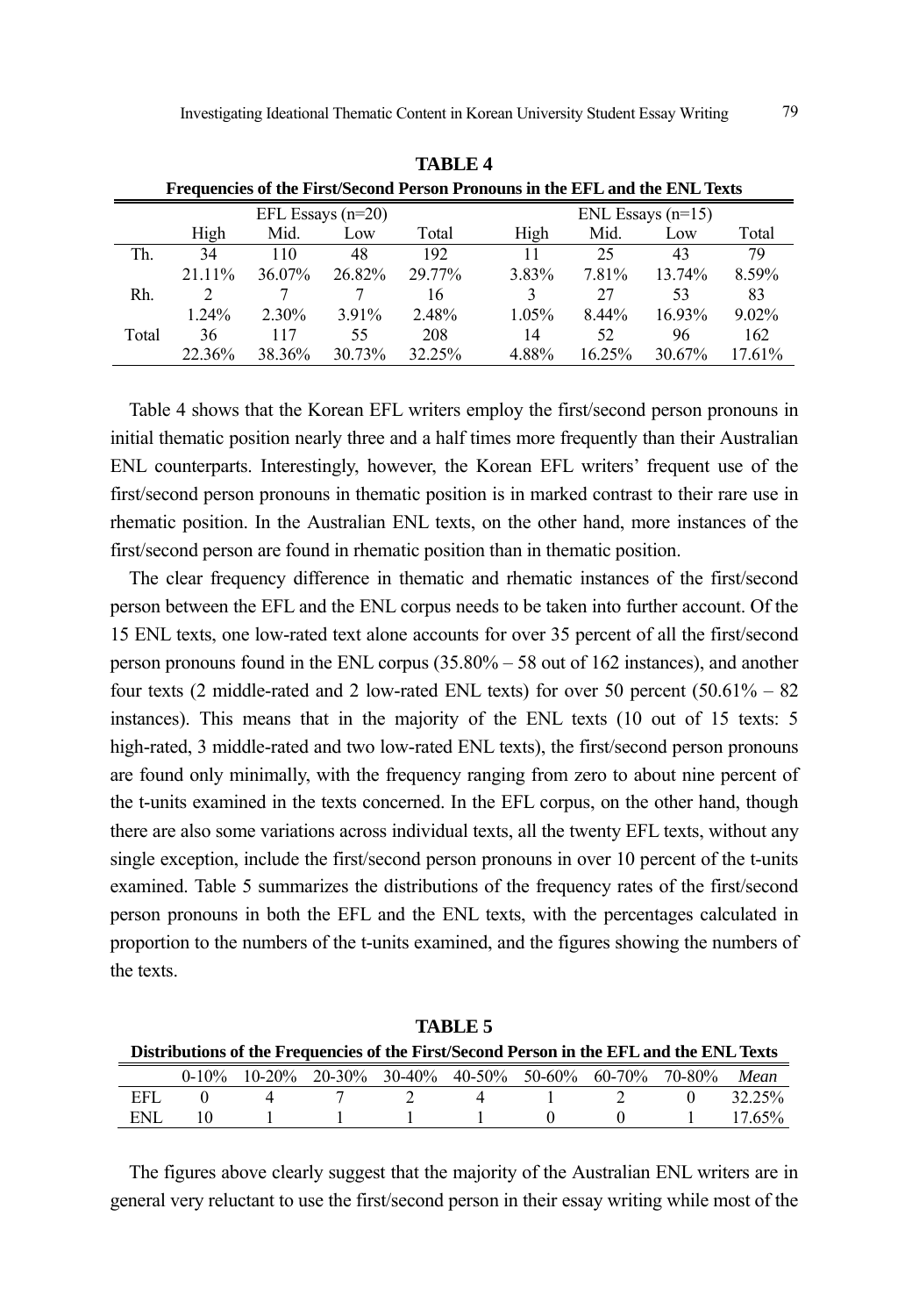Korean EFL writers tend to overuse them and thus personalize their argument. The personalizing effect of the first/second person pronouns on text tones, according to Martin (1986, p. 30), becomes particularly noticeable when they are employed as unmarked themes, i.e. themes conflated with grammatical subjects, as in *I have read an article on TEE written by an English teacher*. This is because the thematization of the first/second person as unmarked IT reflects the writer's/reader's direct involvement as a text participant in the discourse.

Research has suggested that the use of the first/second person in initial thematic position, which represents the 'interactional aspect' of the discourse (Brown & Yule, 1983, p. 143), is typical of speech rather than writing (Thompson, 2004, p. 372). In her study of telephone conversation, for example, Backlund (1992, cited in Fries, 1995, p. 331) found that over half of the t-units examined (419 t-units, in total) employed the first and/or the second person as Theme. Fries (1995), on the other hand, found that the first/second person pronouns were rarely employed in initial thematic position in various written genres (5 obituaries, 1 program note, 4 narratives and 1 expository text), except for some narrative texts.

It should be noted, however, that, as pointed out by a number of researchers (e.g. Biber, Johansson, Leech, Conrad, & Finegan, 1999; Chang & Swales, 1999; Hyland, 2004; Ivanic, 1998; Tang & John, 1999), academic writing, including formal essay writing produced by student writers, does not necessarily have to be completely impersonal, or devoid of the writer's explicit presence. Chang and Swales (1999), for example, noted a trend for the increasing employment of the first person pronouns, in particular its plural form, i.e. *we*, in formal academic writing in some disciplines such as philosophy and linguistics. In their corpus studies of four different registers, i.e. 'conversation', 'fiction', 'news', and 'academic writing', Biber et al. (1999, pp. 333-335) also found that though the first and the second person pronouns are least common in academic writing, the frequency of them is considered relatively higher than is generally assumed (approximately 7,000 instances per million words). It may therefore be suggested that in formal writing, the presence of the first/second person itself should not be considered simply infelicitous or wrong; instead, the frequency rates of the first/second person should thus be considered in conjunction with the genre and register of the text.

In both the EFL and the ENL corpus, except for a few low-rated texts (1 low-rated EFL and 2 low-rated ENL texts), the second person, it has been found, is uncommon. Of particular concern here is therefore the use of the first person in the corpora, i.e. the direct involvement of the writer himself/herself in the text. Table 6 shows the overall frequencies of the first person pronouns in the corpora: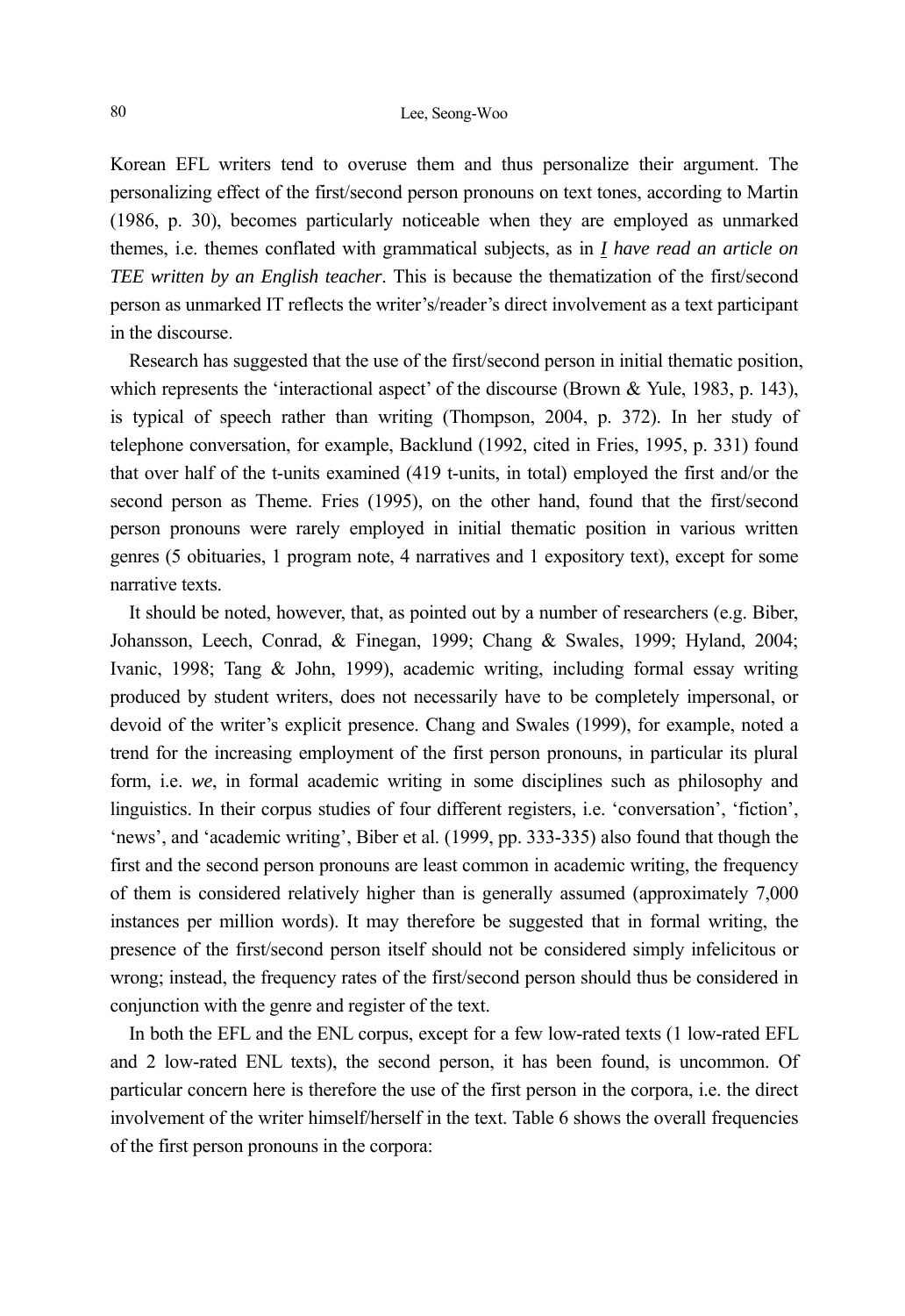| Frequencies of the 1 <sup>st</sup> Person Pronouns in Theme and Rheme in the EFL and the ENL Texts |        |          |                     |          |       |                     |           |        |  |  |
|----------------------------------------------------------------------------------------------------|--------|----------|---------------------|----------|-------|---------------------|-----------|--------|--|--|
|                                                                                                    |        |          | EFL Essays $(n=20)$ |          |       | ENL Essays $(n=15)$ |           |        |  |  |
|                                                                                                    | High   | Middle   | Low                 | Total    | High  | Middle              | Low       | Total  |  |  |
| Theme                                                                                              | 30     | 106      | 40                  | 176      | 9     | 22                  | 19        | 40     |  |  |
|                                                                                                    | 18.63% | 34.75%   | 22.35%              | 27.29%   | 3.14% | 6.88%               | $6.07\%$  | 4.35%  |  |  |
| Rheme                                                                                              |        |          |                     | 13       | 3     | 26                  | 32        | 61     |  |  |
|                                                                                                    | 0.62%  | $2.30\%$ | 2.79%               | $2.02\%$ | 1.05% | 8.13%               | $10.22\%$ | 6.63%  |  |  |
| Total                                                                                              | 31     | 113      | 45                  | 189      | 12    | 48                  | 51        | 101    |  |  |
|                                                                                                    | 19 25% | 37.05%   | 25.14%              | 29.30%   | 4.18% | 15.00%              | $16.29\%$ | 10.98% |  |  |

**TABLE 6** 

When compared to findings of some previous studies (Biber et al., 1999; Chang  $\&$ Swales, 1999; Hinkel, 2002), the frequency of the first person pronouns in the EFL texts, almost all of which are used in thematic position, is considered excessively high for essay writing. Biber et al. (1999), for example, found approximately 6,000 instances of the first person per million words in 'academic writing', 10,000 instances in 'news', 25,000 instances in 'fiction', and 50,000 instances in 'conversation'. In comparison to these frequencies, the frequency of the first person in the EFL texts (*189 instances in 10,337 words*) is, proportionally, rather close to that in Biber et al.'s corpus of fiction, i.e. narrative writing, and over three times higher than the frequency in academic writing. On the other hand, the frequency of the first person in the ENL texts (*101 instances in 16,665 words*) is almost the same as that in Biber et al.'s academic writing corpus. The close similarity in the frequency between Biber et al.'s academic writing corpus and the ENL corpus may indicate the Australian ENL writers' successful approximation and familiarization of academic writing conventions relating to the use of the first person.

It should be noted that some clear frequency variations are found in use of the first person across the ranking groups within the ENL corpus: in the high-rated ENL texts, the frequency is about three times lower than in the middle-rated and the low-rated texts. Similarly, in the EFL corpus, though the frequency of the first person seems excessively high in comparison to that in the ENL corpus, in the high-rated EFL texts, first person pronouns are found far less commonly than in the middle-rated and the low-rated EFL texts. The results here suggest that in university student essay writing, the frequent use of the first person is generally not recommended or valued by the assessors.

The relatively infrequent use of the first person in the high ability groups may be partly explained by Martin's (1986; see also Berry, 1995 and Williams, 1997) suggestion that experientially oriented thematization is necessary for the success of informative writing such as essay writing. Compare the following two texts in (1) and (2). (1) is taken from one middle-rated EFL text; (2) modifies the text in (1) by trying to eliminate thematically occurring first person pronouns, without correcting grammatical errors or awkward expressions. (The themes, including displaced subject themes, are underlined, with the first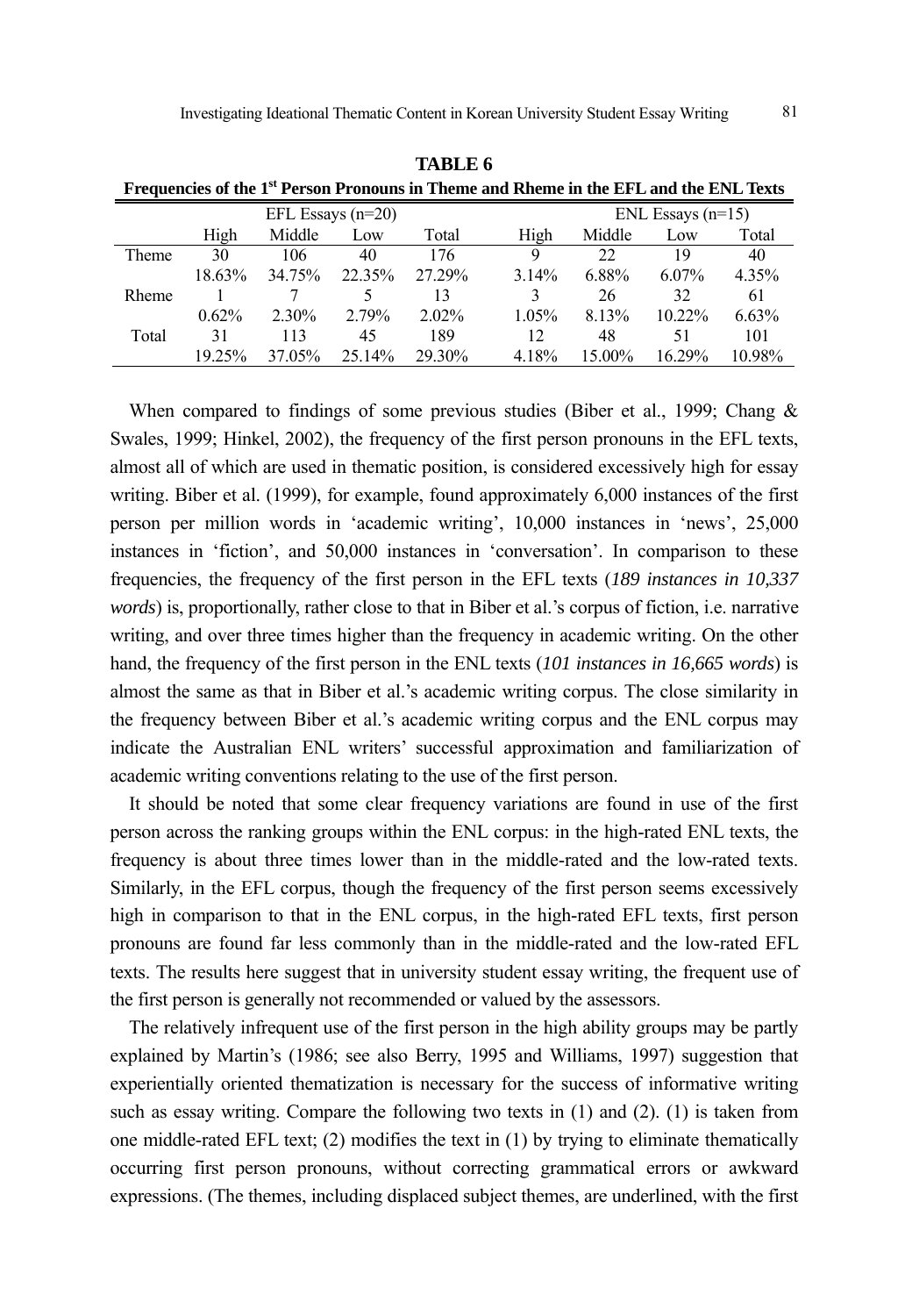person pronouns in boldface; and in (2), the changed parts are in bold italics. 'Unit' stands for t-unit.)

(1) (extracted from the  $1<sup>st</sup>$  Paragraph of a middle-rated EFL text)

(Unit1:T1+R1) For effective teaching in communicative language teaching, **we** need new way of teaching English. (Unit2:T2+R2) In this situation, there is a discussion on TEE (Teaching English in English)… (Unit3:T3+R3) Nowadays lots of people from children to adults go abroad to study English. (Unit4:T4+R4) That says to **us** that **we** can learn English most proficiently in native-like circumstance. (Unit5:T5+R5) That's why **we** should teach English in English.

(2)

(Unit1:T1+R1) For effective teaching in communicative language teaching, *it is necessary* to adopt new way of teaching English… (Unit2:T2+R2) In this situation, there is a discussion on TEE (teaching English in English)… (Unit3:T3+R3) Nowadays lots of people from children to adults go abroad to study English. (Unit4:T4+R4) *This suggests that students* can learn English most effectively in English-speaking circumstances. (Unit5:T5+R5) *That is why English* should be taught in English in Korea.

In (1), three t-units out of five employ the first person plural in thematic position, which may give the reader some impression that the text is about the writer himself, and which may thus contribute to making the text sound rather personal. In (2), on the other hand, most themes are now related to some of the main text participants relating to the writing topic, i.e. 'teaching English in English (TEE)'. It may thus be said that the text in (2) is "[better] oriented to a reader looking for information" (Martin, 1986, pp. 39-40).

It should also be necessary to examine use of the first person pronouns in conjunction with the surrounding context (co-text, to be more precise) in which they are employed. Williams (1990, pp. 40-41) pointed out that in academic writing, the first person pronouns are likely to occur in the rhetorical sections of Introduction and Conclusion, in particular together with metadiscourse verbs such as *discuss* and *summarize*. Some, if not many, instances of the first person in the ENL texts show such uses, as shown in (3):

(3) (extracted from the  $1<sup>st</sup>$  paragraph of a high-rated ENL text)

The beginning of educational psychology can be traced back many centuries… I will discuss the instructional implications of cognitive architecture. Specifically, I will discuss how teachers can help their students improve learning and remembering…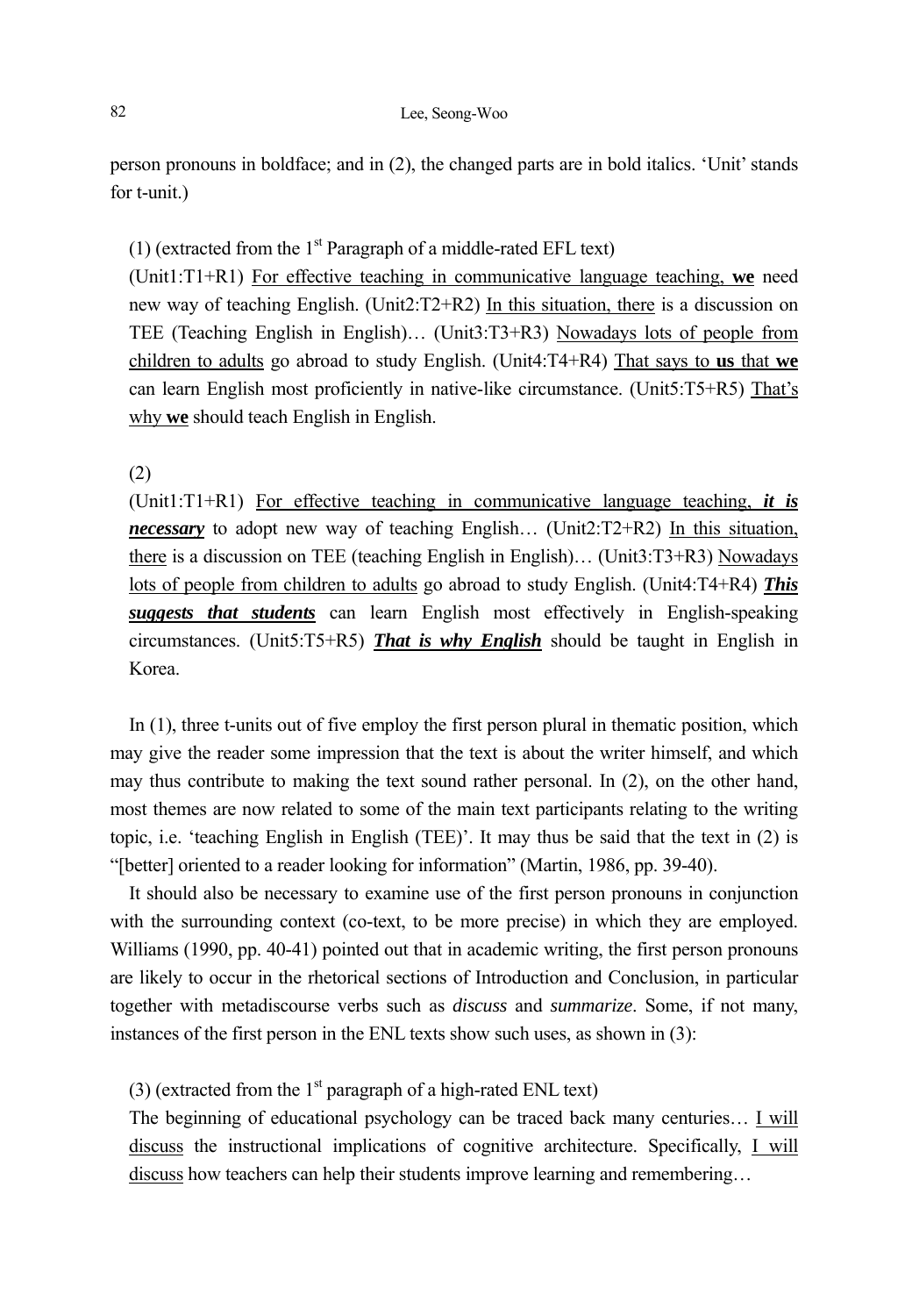In the EFL texts, on the other hand, as anticipated from the EFL writers' overuse of explicitly subjective grammatical metaphors noted above (e.g., *I think* and *I would say*), many of the first person pronouns are used to express the writers' own opinions or attitudes towards the ideational content. In addition, in the EFL corpus, in the low-rated and the middle-rated texts in particular, the first person pronouns tend to be employed across the whole text. This extensive use of the first person in the EFL texts seems to be partly due to the EFL writers' tendency to present anecdotal evidence in essay writing through recounting their own personal experiences as teacher trainees specializing in English education. It is thus not surprising to see that Korean EFL writers often present themselves as main text participants, i.e. teachers and/or students in the discourse. (4) shows a typical example of the points made here: (The first person pronouns in thematic position, including those used as displaced subject themes, are in boldface, with the rhematic ones in bold italics*.*)

(4) (extracted from the  $2<sup>nd</sup>$  to  $4<sup>th</sup>$  Paragraph of K2M6)

…Considering our past and present English teaching-learning (definitely not 'Teaching English in English') including **my** own experiences, **we** can say that most of the Korean students are apt to feel that they will have to practice their listening and speaking skills… But fortunately, **our** Korean students do not seem to have negative feeling toward TEE… Actually, about a month ago, **I** had a chance to see some English teachers in middle and high schools conducting their English classes partially in English… **I** received a very strong impression of those English classes and **I** came to change *my* attitude toward TEE from negative to positive. But as **I** mentioned above, **we** should not put TEE into practice in all English classrooms in Korea right now…

In (4), the first person pronouns are employed, often as the main text participant, throughout the whole text. This kind of extensive use of the first person is also found in the ENL corpus, but only exceptionally in a few texts (two low-rated and one middle-rated texts). To sum up, in the EFL texts, unlike in the majority of the ENL texts, the first person tends to be both overused, in particular in thematic position, inappropriately for argumentative essay writing, and, though to a lesser extent, misused. The Korean EFL writers' overuse, over-thematization, and misuse of the first person seem to signal their inexperience and insufficient training in the construction of formal written English discourse, and accordingly, their lack of knowledge about English essay writing conventions.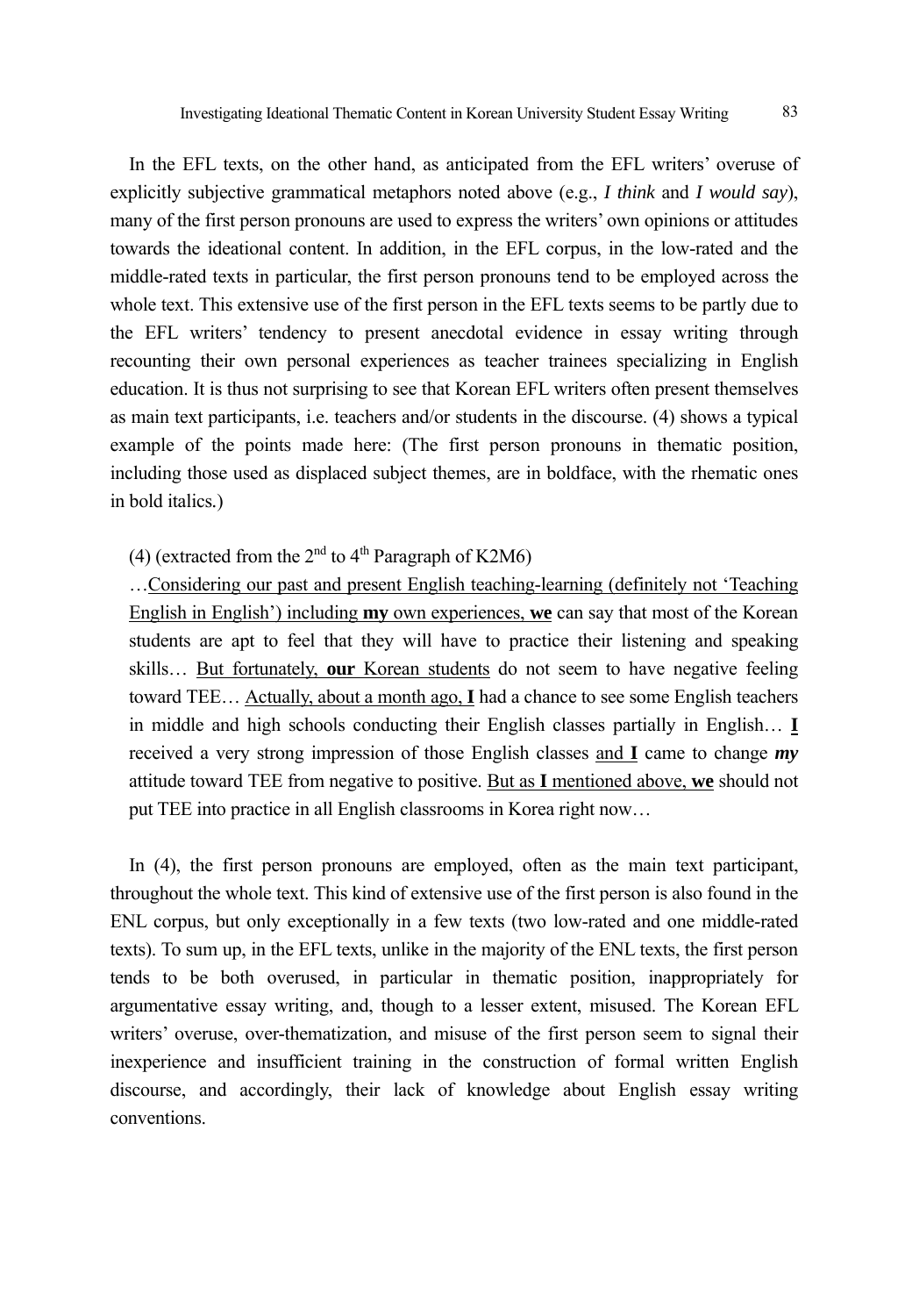#### 2. Animate Text Participants *vs*. Abstract Concepts in Theme

It has been noted above that Korean EFL writers tend to use first person pronouns in thematic position excessively frequently, thus making explicit their subjective attitude towards the ideational content, while the majority of their ENL counterparts do not. This section now turns to discussing how frequently the two groups of writers thematize major text participants and abstract concepts relating to the ideational or propositional content. The frequencies of thematically occurring animate text participants and abstract concepts in the corpora, which have been presented in Tables 2 and 3 above, are re-presented in Table 7 below for ease of discussion. The categories used in the table are adapted mostly from those provided by Francis (1990, p. 55). In the table below, the figures show raw frequencies of the features functioning as ITs, with the percentages in parentheses calculated in proportion to the numbers of the t-units examined.

| Frequencies of Animate / Inanimate Text Participants as ITs in the EFL and the ENL Texts |        |        |                     |        |        |        |                     |          |  |  |
|------------------------------------------------------------------------------------------|--------|--------|---------------------|--------|--------|--------|---------------------|----------|--|--|
|                                                                                          |        |        | EFL Essays $(n=20)$ |        |        |        | ENL Essays $(n=15)$ |          |  |  |
|                                                                                          | High   | Middle | Low                 | Total  | High   | Middle | Low                 | Total    |  |  |
| Animate Par.                                                                             | 56     | 121    | 75                  | 252    | 74     | 53     | 75                  | 202      |  |  |
| (used as IT)                                                                             | 34.78% | 39.67% | 41.90%              | 39.07% | 25.78% | 16.56% | 23.96%              | 21.96%   |  |  |
| G-Theme                                                                                  | 36     | 54     | 21                  | 111    | 33     | 38     | 50                  | 121      |  |  |
| (used as IT)                                                                             | 22.36% | 17.70% | 11.73%              | 17.29% | 11.50% | 11.88% | 15.97%              | 13.15%   |  |  |
| Abstract C.                                                                              | 27     | 43     | 20                  | 90     | 105    | 147    | 102                 | 354      |  |  |
| (used as IT)                                                                             | 16.77% | 14.10% | 11.17%              | 13.95% | 36.59% | 45.94% | 32.59%              | 38.48%   |  |  |
| Ana. Nom.                                                                                | 3      | 3      | $\theta$            | 6      | 16     | 14     |                     | 37       |  |  |
| (in theme)                                                                               | 1.86%  | 0.98%  | $0.00\%$            | 0.93%  | 5.57%  | 4.38%  | $2.44\%$            | $4.02\%$ |  |  |
| Text R                                                                                   | 8      | 11     | 9                   | 28     | 22     | 20     | 21                  | 63       |  |  |
| (in theme)                                                                               | 4.97%  | 3.60%  | 5.03%               | 4.34%  | 7.67%  | 6.25%  | 6.71%               | 6.85%    |  |  |

**TABLE 7** 

According to Table 7 above, 'animate text participants' are by far the single most common thematic choice in the EFL texts, with the frequency being nearly twice as high in the EFL as in the ENL texts. Animate text participants refer to major human participants (*inc.* institutions, if rare in the corpora) involved in the main propositional or ideational content in the text (e.g. *Many Korean students seem to study English only for examinations*). They include the first/second person acting as text participants directly involved in the primary discourse (e.g. *You can't extend your working memory*), but not those relating to metadiscourse (e.g. *I think it will work well in Korea*; *I will discuss the instructional implications*…); hence, some instances of the first/second person are also counted as animate text participants.

In the EFL texts, animate text participants, almost all of which are (groups of) students and/or teachers, account for nearly forty percent of the ITs found in the corpora; and if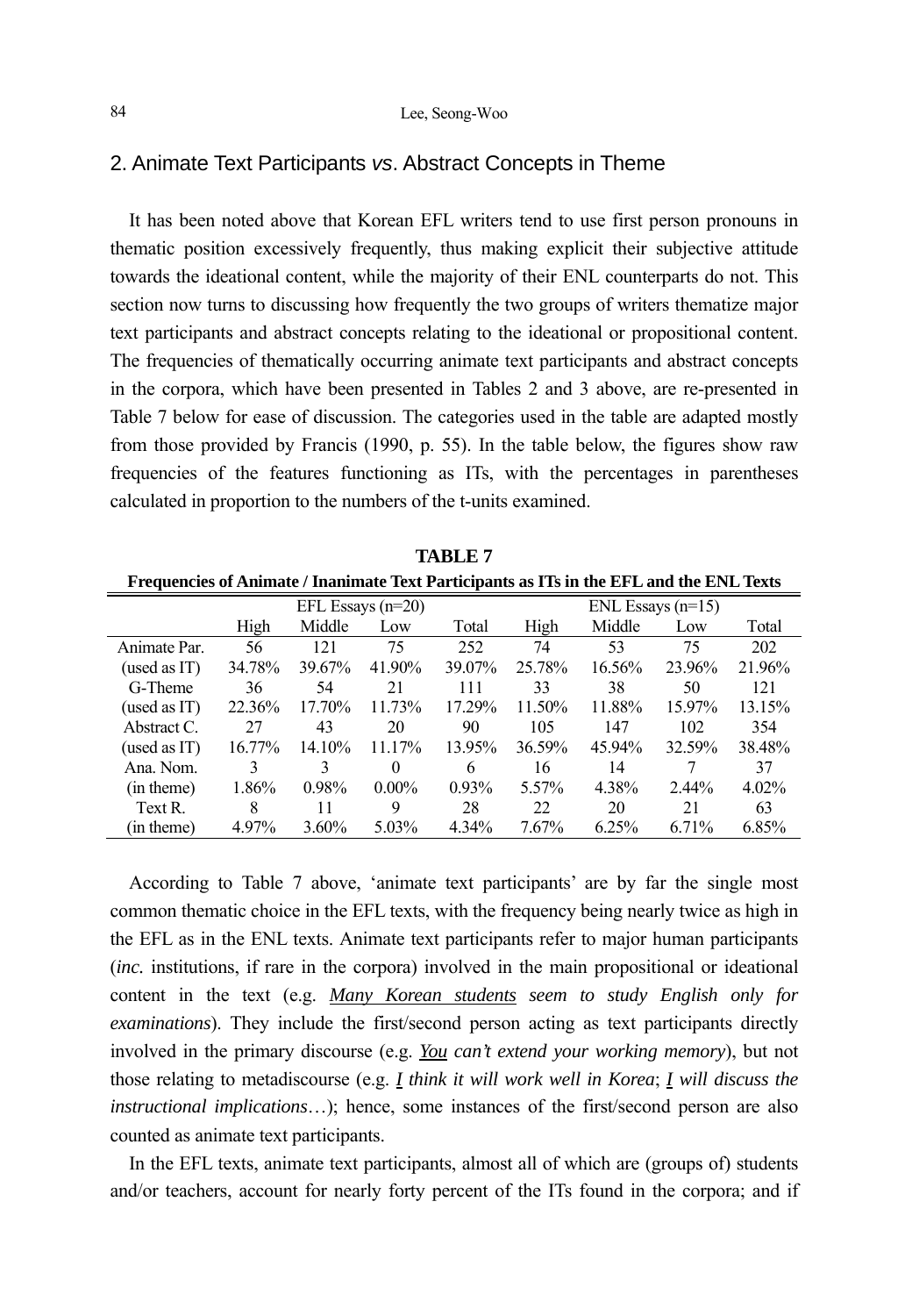displaced subject themes contributing to thematic development are taken into account, they are found in nearly half of the t-units examined (59 and 77 instances of displaced subject themes in the EFL and the ENL texts respectively). In other words, the EFL writers tend to employ 'students' and/or 'teachers' as their starting points of individual messages; in the EFL texts, borrowing Martin and Rose's (2003, p. 178) words, they are most frequently recurrent 'hooks round which the writers spin new information in the text'. This shows that the EFL writers are likely to limit their perspectives to one or two major text participants directly relating to the writing topic itself. This tendency seems to be consistent with the EFL writers' relatively frequent thematization of the global Theme referring to the central referent(s) manifested or suggested in the writing topic (e.g. *Teaching English in English is worth introducing*…). To sum up, the EFL writers' frequent thematization of a limited number of major human text participants reflects their narrow concerns with only some very familiar aspects which they can take easily from the writing topic.

In the ENL texts, on the other hand, 'abstract concepts' are the most preferred thematic choice, while they are relatively uncommon in the EFL texts: as shown in Table 7 above, the frequency of abstract concepts is nearly three times higher in the ENL than in the EFL texts. Abstract concepts, as used in this study (for example, after Francis, 1990), refer to abstractions in a broad sense, including all non-concrete participants or things (e.g. *Concepts are generally defined as the mental structures*...). Unlike major human text participants, they are thus of various kinds, without being necessarily limited in number. They do not come directly from the writing topic, but serve as representing various aspects relating to the topic, for example, by extending or specifying the global theme referring to the key element of the writing topic. Compare (5) and (6): (The themes are underlined, and the global themes are in boldface.)

#### (5) (extracted from a high-rated ENL text)

[Unit1: T1+R1] The development of **cognitive structures** change as the individual interacts … [Unit2: T2+R2] This change occurs as a result of new experiences conflicting with old…structures. [Unit3: T3+R3] The issue then arises as [to] whether to assimilate… or accommodate...

#### (6) (extracted from a high-rated Korean text)

[Unit1: T1+R1] **Teaching English in English** or **TEE** here means teaching English to Korean secondary school students in English by ordinary Korean...teachers. [Unit2: T2+R2] It is not yet carried out in most of [the] schools;  $[Unit2^{+2}: T2^{+2}+R2^{+2}]$  as a matter of fact, it's carried out only in [a] few special schools...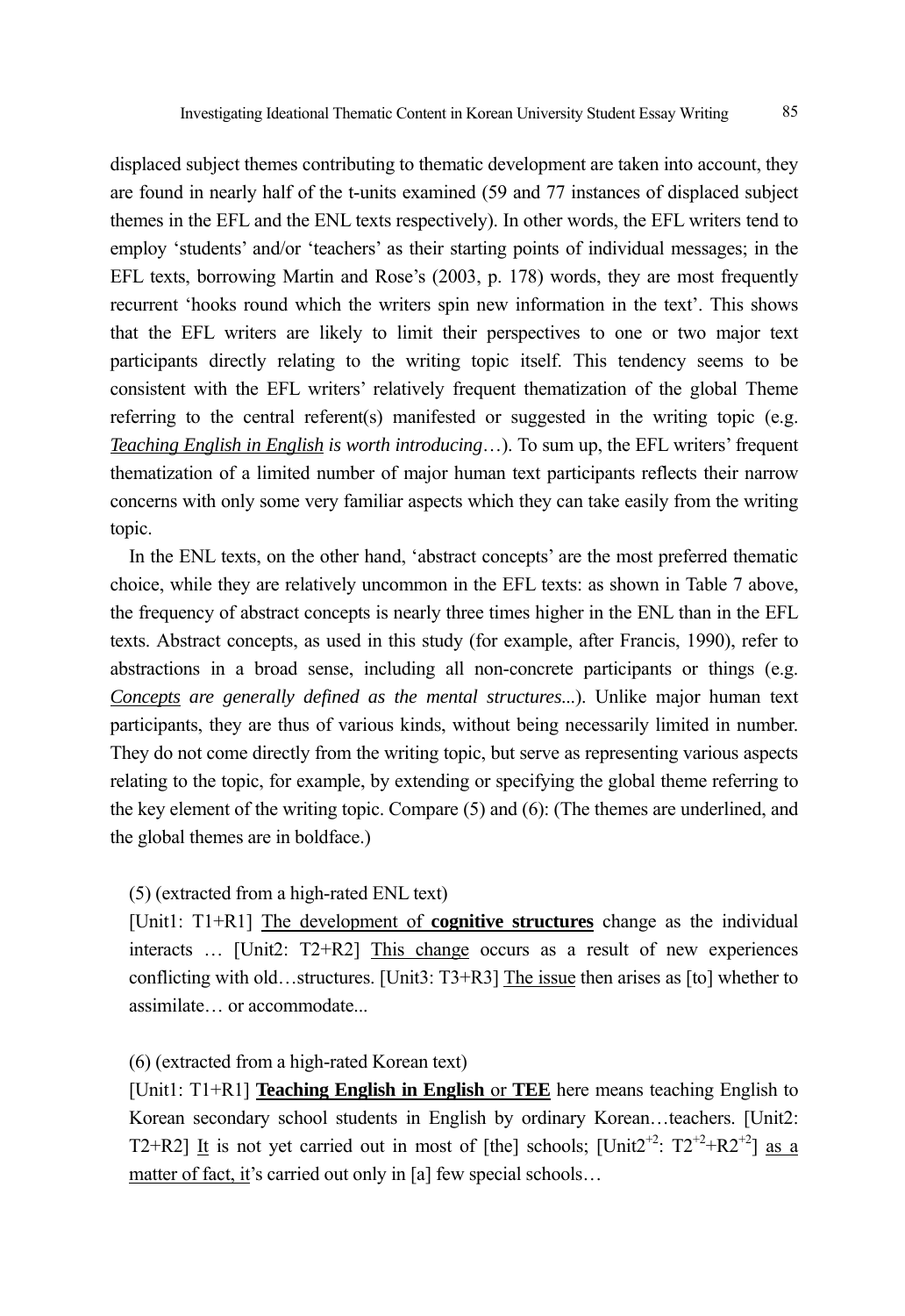#### 86 Lee, Seong-Woo

In (5) above, taken from the ENL corpus, the three underlined Themes are all abstract concepts. The global theme, i.e. 'cognitive structures' is presented in thematic position in the first t-unit, but only as part of the post-modifier, with the IT representing one specific aspect of the global theme. The following two thematic abstract concepts contribute to developing the argument step by step in a logical way. In (6), taken from the EFL corpus, on the other hand, the global theme (i.e. *teaching English in English*) itself is directly employed and repeated as ITs in the three consecutive t-units. The repetition of the global theme as unmarked ITs gives some impression that the writer is mainly concerned with making some comments on the global theme itself, and as such, makes the writing sound rather static, or even boring.

Another important difference between the corpora comes from the two groups of writers' use of what this study calls, for lack of a better term, 'anaphoric nominalization' (abbreviated in Table 7 above as 'Ana. Nom.', and presented as a subcategory of 'abstract concepts'), which is in general deemed characteristic of written English discourse. Anaphoric nominalizations refer to nominalized processes (congruently realized by verbs) or properties (congruently realized by adjectives) of which the identity can be retrieved directly or indirectly from the preceding discourse (see Examples 8 and 9 below). They often function both locally (i.e. within immediately related t-units) and globally (i.e. at or above the paragraph level) to package or 'encapsulate' (Francis, 1989, 1994) in thematic position (part of) the information presented in a stretch of extended discourse.

Table 7 above shows a clear difference in the frequency of the thematic anaphoric nominalizations between the EFL and the ENL texts, with the frequency being over four times higher in the ENL than in the EFL texts. Apart from the clear frequency difference, all the fifteen ENL texts, without any single exception, employ anaphoric nominalization in thematic position, while there are only six instances found in five out of 20 EFL texts. Also importantly, all the instances in the EFL texts function locally within a few immediately connected t-units, as shown in (7): (The Themes are underlined, with thematic anaphoric nominalizations shown in boldface.)

#### (7) (extracted from a high-rated EFL text)

[Unit1: T1+R1] One is "Is TEE effective?" [Unit2:T2+R2] and the other is "Is TEE possible?". [Unit3:T3+R3] **The effectiveness** is related to the goal of English teaching, [Unit4:T4+R4] and **the possibility** is to the practicality.

In the ENL texts, though most instances are found to function locally, many instances are also found to function globally at the paragraph level, and even across paragraphs. Consider the following extracts: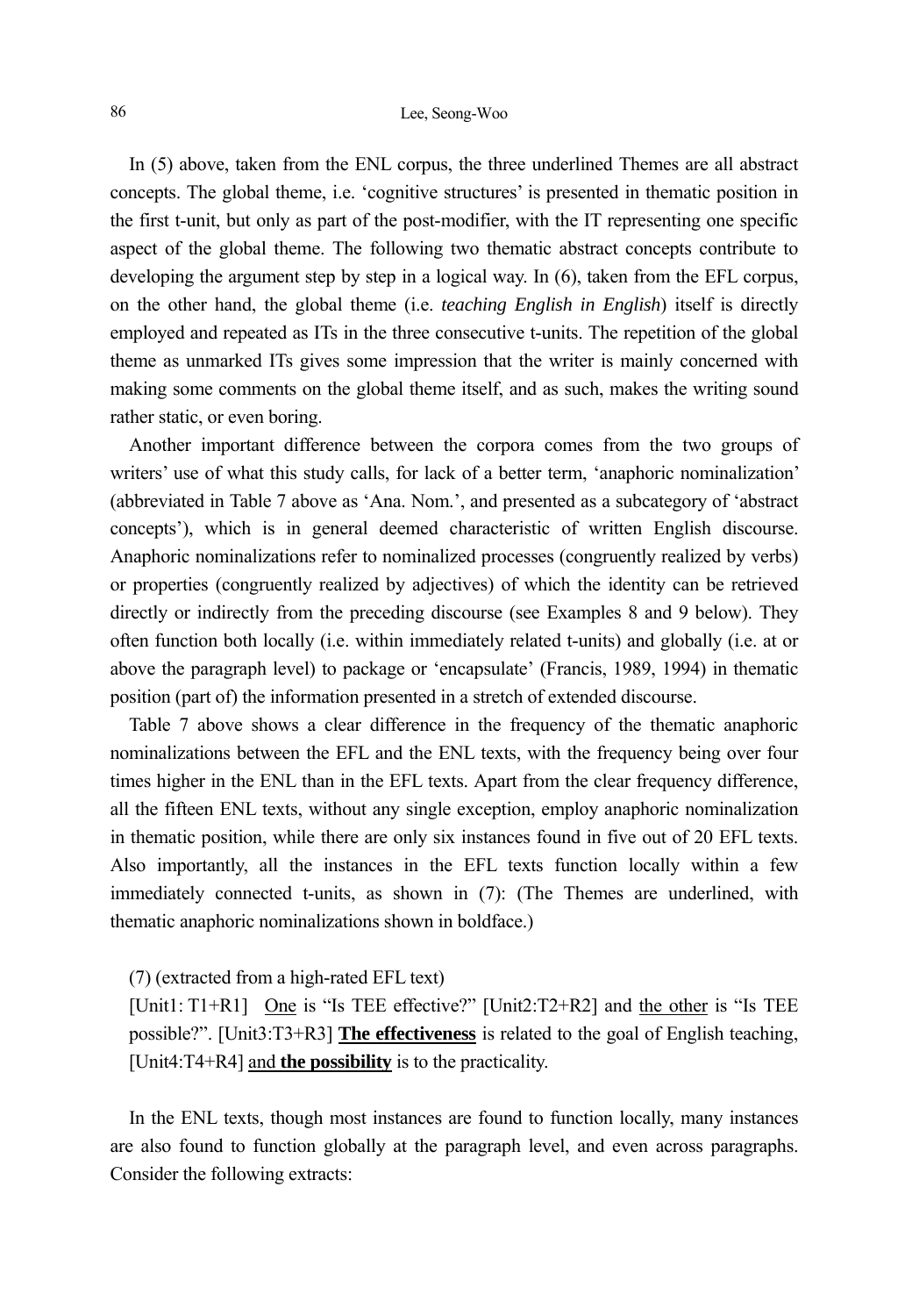(8) (extracted from a middle-rated ENL text)

[Unit1: T1+R1] Teachers also need to ensure that students activated their current… knowledge…

[Unit2: T2+R2] **Knowledge activation** provides stronger links to the current knowledge…

(9) (extracted from a high-rated ENL text)

 $[1<sup>st</sup> Unit of P3]$  Piaget's first period of cognitive development is the sensorimotor... [Last Unit of P3] **Piaget's suggestions** for furthering cognitive development in this stage are to provide multiple objects of various sizes, shapes…

(10) (extracted from a middle-rated ENL text)

 $[1<sup>st</sup> Unit of P2]$  Sensory memory refers to the initial perceptual processing...

[1st Unit of P3] The auditory register has processes with *different* results…

[1<sup>st</sup> Unit of P4] **The difference between these two** needs to be understood ...

In (8) above, the nominalized process (i.e., *activation*) functioning as Head of the IT of t-unit 2 wraps up the proposition presented in the rheme of the immediately preceding t-unit. In (9), the thematic nominalized process (i.e., *suggestions*) in boldface, together with its pre- and post-modifiers, serves a rather global function to sum up the information presented in the whole paragraph concerned. In (10), in which the three t-units are the opening units of three adjacent paragraphs, the IT of the '1<sup>st</sup> t-unit of P4' (i.e., *The difference between these two*) encapsulates the preceding two paragraphs, with the nominalized property (i.e. *difference*) referring back to the italicised transitional word (i.e., *different*) in rheme of the second t-unit in the example.

As discussed above, in the ENL texts, unlike in the EFL texts, thematic anaphoric nominalizations serve as an important textual resource to develop ideas in the text by 'packing' a proposition(s) previously presented in a stretch of discourse. In the ENL texts, it is also not uncommon to find some instances of nominalized processes or properties that are 'unpacked' later in the text. Consider (11) taken from the ENL corpus: (Anaphoric nominalization in Themes are underlined in boldface, with the congruent form of nominalizations in bold italics.)

(11) (extract from a high-rated ENL text)

[Unit1:T1+R1] **Assimilation** is the process by which we interpret the world using our current schemas. [Unit2:T2+R2] In the process of **accommodation**, our schemas are changed by our observations of the world. [Unit3:T3+R3] Children will *assimilate* information for as long as they are able, but will *accommodate* when their cognitive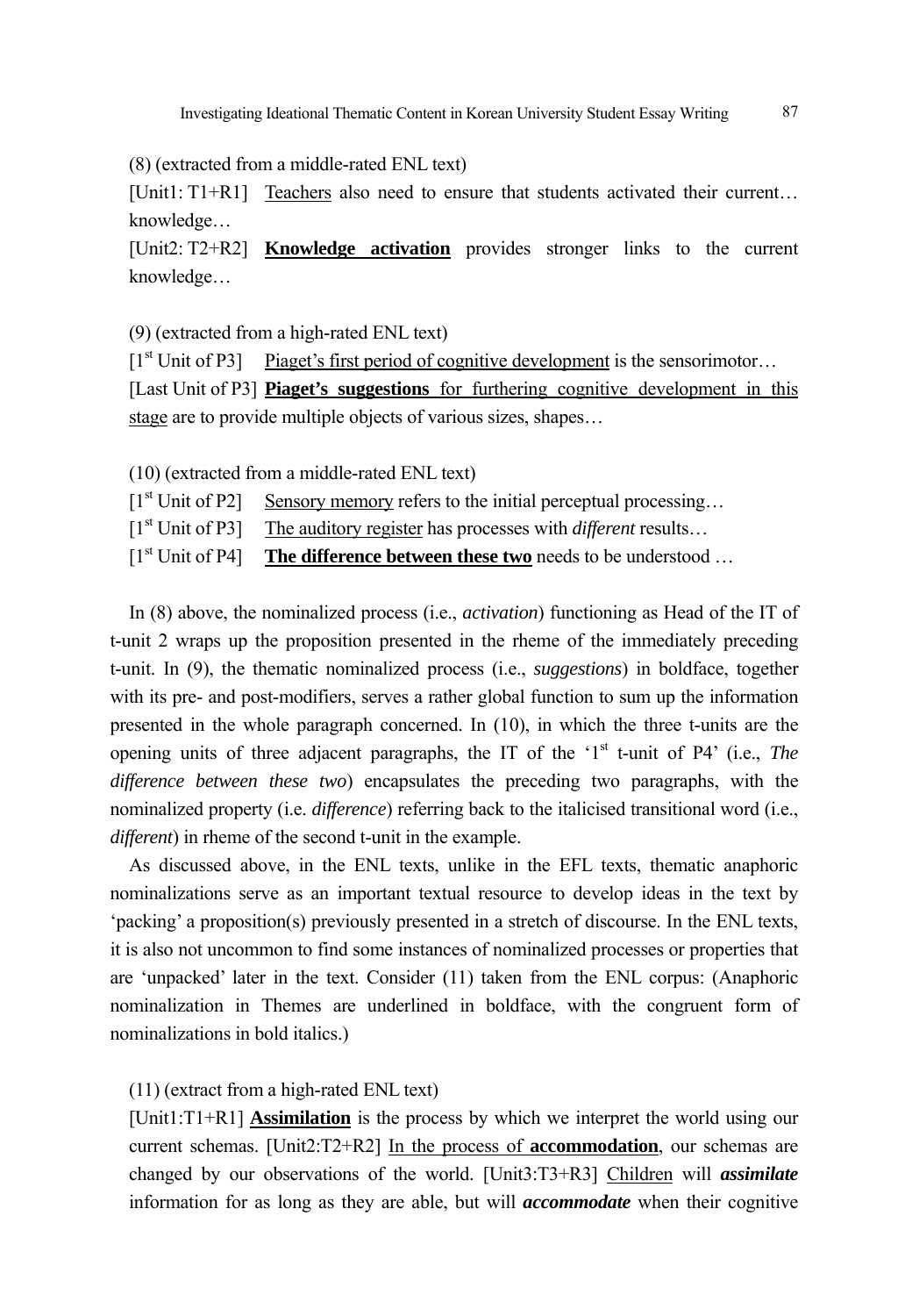structures are inadequate to explain their observations of the world. [Unit4:T4+R4] To describe this interplay between **assimilation** and **accommodation**, Piaget used the term equilibration.

In (11), the two nominalized processes functioning as (part of) the ITs of t-units 1 and 2 (i.e., *Assimilation* and *accommodation*) are 'unpacked' or reworded congruently as verbs (i.e., *assimilate… but… accommodate…*) in rhematic position of t-unit 3, with new elaborating information added to each. Then, the propositions associated with these verbs are again nominalized, or 'packed' into a nominal form in thematic position in t-unit 4.

As shown in Table 7, some clear variations are also found in the frequency of thematic anaphoric nominalizations across the different ranking groups. In the ENL texts, the frequency in the high-rated texts is considerably higher than in both the middle-rated and low-rated texts; in particular, the frequency is well over twice as high in the high-rated texts as in the low-rated ones. It is also found that though, as noted above, the overall frequency of anaphoric nominalizations is extremely low in the EFL texts, the frequency is the highest in the high-rated texts, with no instance found in the low-rated ones. This suggests that anaphoric nominalization, as an important textual resource for organizing ideas, in particular in formal expository writing, may be highly valued in the assessment of university student essay writing.

The higher frequency of anaphoric nominalizations in the ENL texts than in the EFL texts is consistent with the ENL writers' more frequent use of 'retrospective text references' (Fries, 1995) such as *this* and *that* than the EFL writers, as shown in Table 7 above. Similarly to anaphoric nominalizations, text references, either alone or together with what Francis (1985) calls 'anaphoric nouns (A-nouns)', also serve an important organizational function to refer back to a stretch of discourse, in particular in formal registers (Thompson, 2004, p. 182). Apart from the overall frequency difference in retrospective text references between the corpora, it has also been found that in the EFL texts, the majority of the instances occur as part of textual OT, while in the ENL texts many instances are used as part of IT, in particular together with anaphoric nominalizations, as illustrated in (12) aqnd (13):

#### (12) (extracted from a low-rated EFL text)

Teacher regards TEE as unnecessary… because they lack confidence in speaking English… Maybe **that is because** they didn't learn English in that way.

#### (13) (extracted from a low-rated ENL text)

Piaget suggests ages for each stage and believes the sequence of transitions into each stage are invariant… **This suggestion** is most beneficial to educational teachers…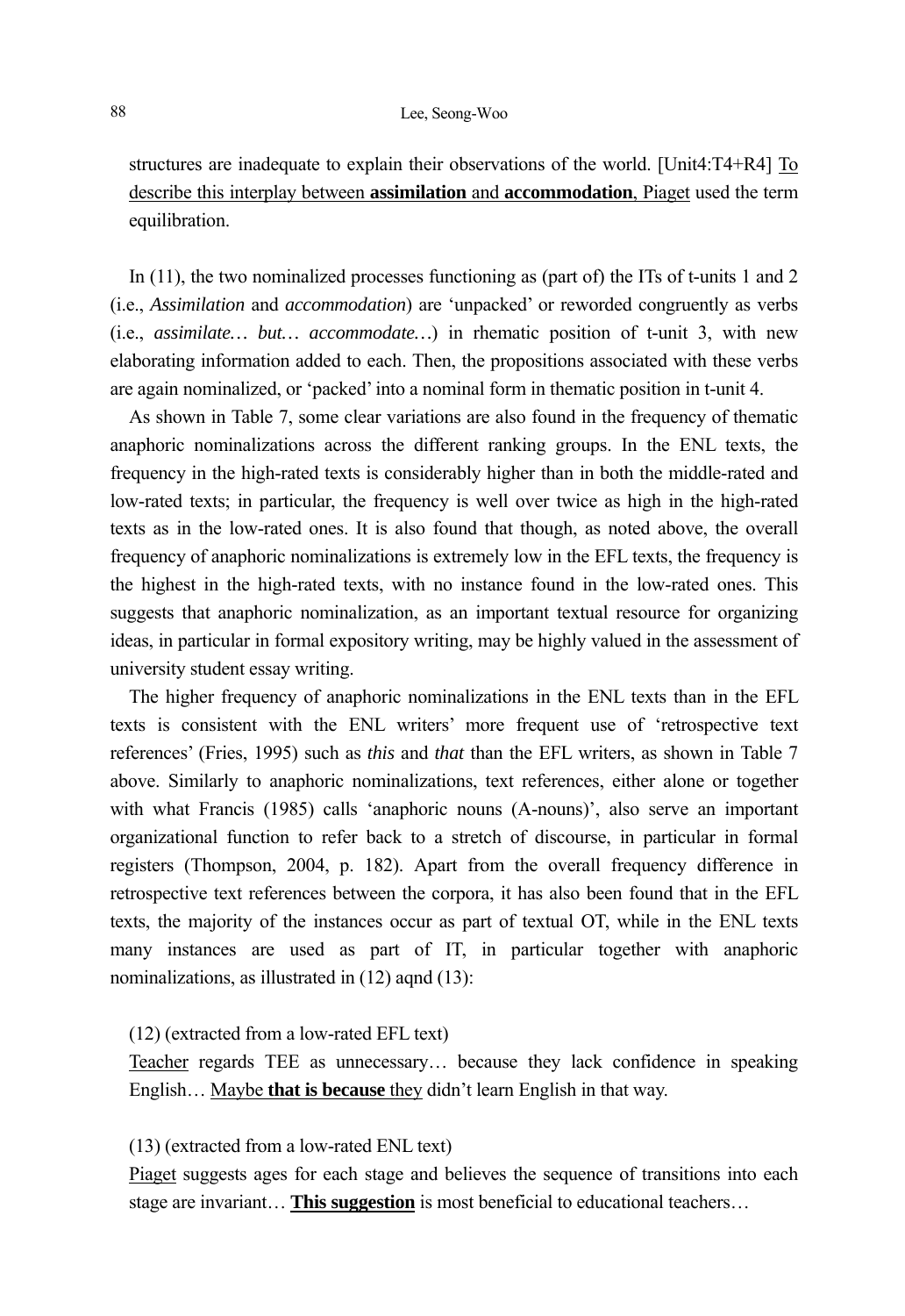## 3. Circumstances in Thematic Position

Finally, it is necessary to discuss the semantic properties of marked themes realized by circumstantial adjuncts and dependent clauses. Table 8 below presents frequencies of various types of circumstantial information in thematic position, with the category of 'Others' including 'accompaniment', 'role', 'matter' and 'angle'. The two figures combined with the plus sign (i.e.  $+$ ) in each block represent the raw frequencies of, first, circumstantial Adjuncts, and then dependent clauses in Theme. The percentages, which are calculated in proportion to the numbers of the t-units examined, are presented for the sum of the two figures, not for each, since the focus of discussion here is on their circumstantial meaning rather than on their grammatical properties.

| Frequencies of Circumstantial Adjuncts and Dependent Clauses as ITs in the Corpora |        |          |                  |         |          |                  |          |           |  |  |
|------------------------------------------------------------------------------------|--------|----------|------------------|---------|----------|------------------|----------|-----------|--|--|
|                                                                                    |        |          | <b>EFL Texts</b> |         |          | <b>ENL Texts</b> |          |           |  |  |
|                                                                                    | High   | Middle   | Low              | Total   | High     | Middle           | Low      | Total     |  |  |
| Place $&$                                                                          | $11+1$ | $18 + 6$ | $11+7$           | $40+14$ | $16 + 5$ | $9 + 22$         | $20+11$  | $45 + 38$ |  |  |
| Time                                                                               | 7.45%  | 7.87%    | 10.06%           | 8.37%   | 7.32%    | 9.69%            | 9.90%    | $9.02\%$  |  |  |
| Condition &                                                                        | $0+13$ | $0+23$   | $0+10$           | $0+46$  | $0+15$   | $0+10$           | $3 + 11$ | $3 + 36$  |  |  |
| Concession                                                                         | 8.07%  | $7.54\%$ | 5.59%            | 7.13%   | 5.23%    | 3.13%            | 4.47%    | $4.24\%$  |  |  |
| Cause                                                                              | $1+1$  | $4 + 7$  | $1+1$            | $6+9$   | $1+7$    | $4 + 5$          | $1+7$    | $6+19$    |  |  |
| Manner                                                                             | $1+2$  | $5 + 3$  | $2 + 4$          | $8+9$   | $2+4$    | $1 + 3$          | $2+6$    | $5 + 13$  |  |  |
| Others                                                                             | $3+1$  | $1+0$    | $3+0$            | $7 + 1$ | $3+3$    | $2+0$            | $3+1$    | $8 + 4$   |  |  |
| Total                                                                              | 34     | 67       | 39               | 140     | 56       | 56               | 65       | 177       |  |  |
|                                                                                    | 21.12% | 21.97%   | 21.79%           | 21.71%  | 19.51%   | 17.50%           | 20.77%   | 19.24%    |  |  |

**TABLE 8** 

Table 8 above shows that in both corpora, references to 'spatio-temporal location' are the most frequent type of circumstantial information, followed by meanings of 'contingency' (subdivided into 'condition' and 'concession' – no instance of 'default' found), 'cause' and 'manner'. It is found, however, that in both corpora, with some occasional exceptions, none of the circumstantial meanings, including those of spatiotemporal location and contingency, appear consistently in thematic position throughout the text. Instead, in both corpora, circumstantial information tends to be found in non-thematic position. The discussion below is limited to the two most frequent types of circumstantial information found in theme: 'spatio-temporality' and 'contingency'.

The relatively frequent use of 'spatio-temporal' references to 'location' and 'extent' in the corpora suggests that both the EFL and the ENL texts may include some features of narration. A number of the EFL texts show some instances of thematic spatio-temporal location at and near the beginning of the text as a way of setting up the time and place before presenting their arguments, as often found in narrative texts. Many of the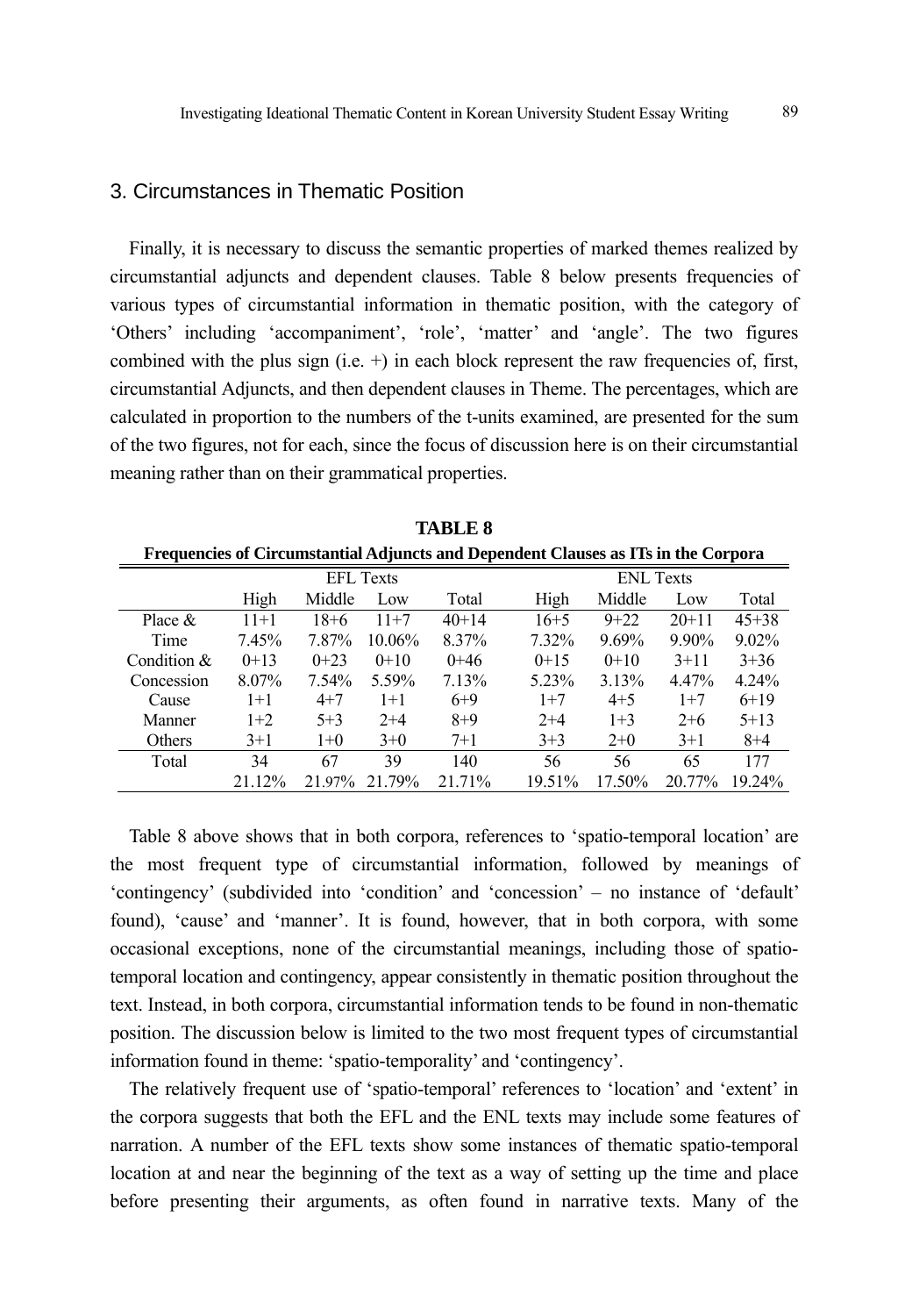spatio-temporal references in the EFL texts are also found to be associated with the EFL writers' recounting of their past experiences as teachers and/or students (see Example 15 below). This result is consistent with Korean EFL writers' tendency to overuse the first person as a main text participant and present anecdotes as supporting details in their writing as discussed above. Consider the following extracts: (Spatio-temporal references in initial thematic position are in boldface.)

(14) (extracted from a middle-rated EFL text)

**These days in Korea** there is a high demand for communicative language teaching – teaching English for the ultimate goal of communication with native English speakers.

(15) (extracted from a middle-rated EFL text)

TEE in Korea can be a successful way in English teaching-learning. Actually, **about a month ago** I had a chance to see some English teachers in middle and high schools conducting their classes partially in English.

In the ENL texts, on the other hand, many instances of spatio-temporal references are found to be connected with the recounting of previous researchers' work, as exemplified below:

(16) (extracted from a middle-rated ENL text)

The limitation of working memory can be seen from the experiment by Peterson and Peterson (1995)… **In this experiment**, a group of people were asked to remember three unrelated letters: x a m. They were then asked to count backward from 100 in threes… …**after 3 seconds of counting backwards**, half of the information was lost… However, **after 18 seconds of counting**, nearly all letters were forgotten.

Another clear difference in use of spatio-temporal references between the EFL and the ENL texts is that most instances in the ENL texts represent spatio-temporal meanings in an abstract sense (e.g. *Yet, in education the material is novel*…); the majority in the EFL texts represent rather concrete time and place (e.g. *In the current Korean context like that, TEE can help students*…).

Circumstantial information of 'contingency' (Halliday, 1994), which is subdivided into 'condition' and 'concession' (no instance of 'default' found), is also relatively commonly found in thematic position in both the EFL and the ENL texts. As Halliday (1994, p. 156) noted, the semantic relations of contingency are typically inter-clausal relations: in the corpora, all the instances of contingency but three are realized clausally. The relatively frequent use of circumstances of condition and concession in thematic position in both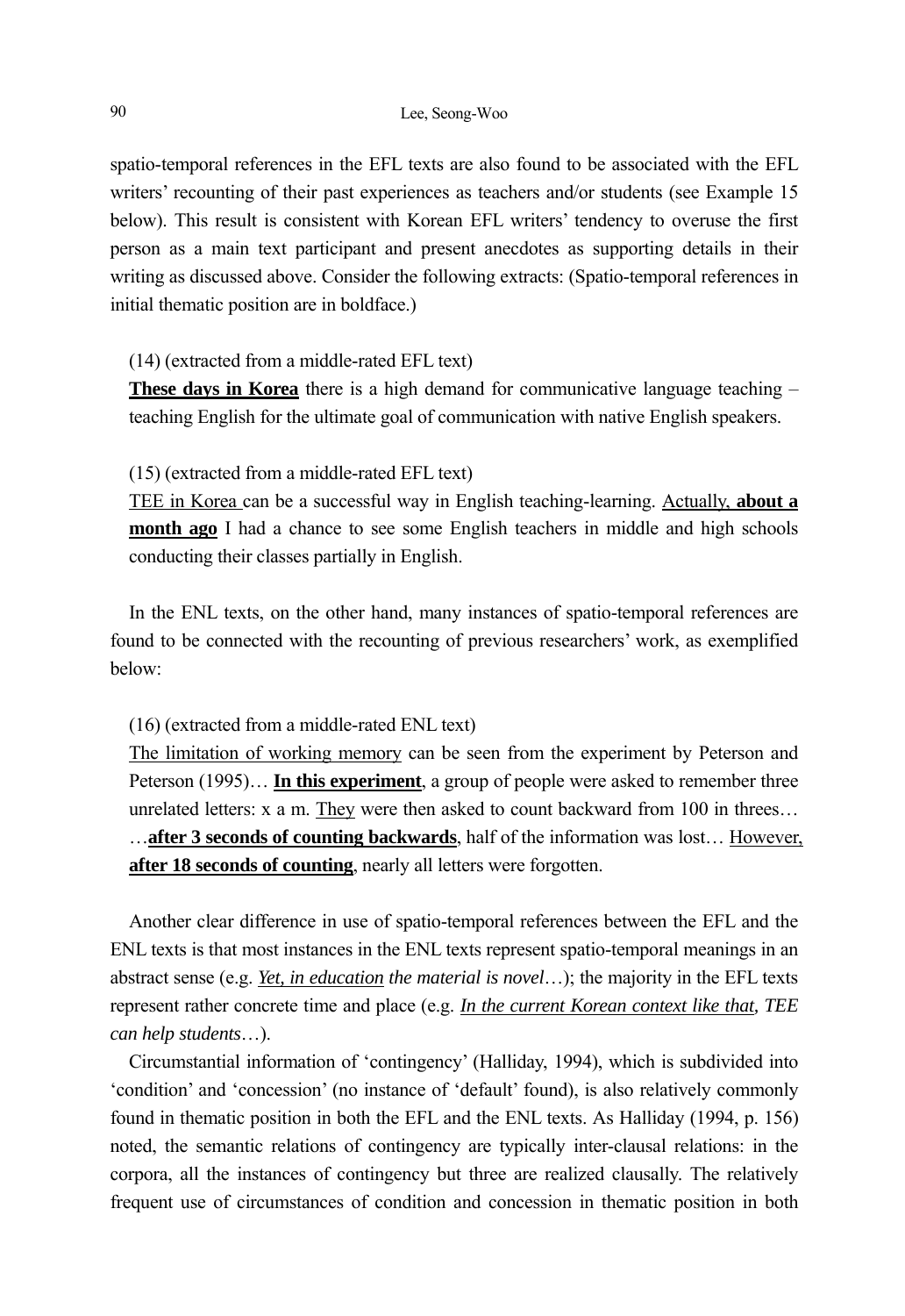corpora is not unexpected since in argumentative and expository writing, hypothetical propositions, or conditional statements are not uncommon in developing arguments.

## **V. CONCLUSION AND SUGGESTIONS**

It has been found that the Korean EFL writers tend to employ inappropriate written discourse features in initial thematic position, thus often constructing individual messages with rather awkward starting points. Firstly, the Korean EFL writers tend to overuse the first person as ITs, and this tendency is further corroborated by the EFL writers' relatively frequent use of the first person as (part of) OTs and displaced subject themes. In addition, in many EFL texts, as in narrative texts, the first person tends to be employed as one of the main text participants found in the text. Some clear variations have also been found in the frequency of the first person across the ranking groups in both the EFL and the ENL texts: the less proficient the writers are in English, the more likely they are to employ the first person as ITs. This suggests that experientially, rather than interpersonally, oriented thematization is valued in the assessment of tertiary student essay writing. Secondly, the Korean EFL writers tend to thematize animate text participants far more frequently than abstract concepts, which are in general deemed most frequent in formal argumentative and expository writing (see e.g. Ghadessy, 1998; Fries, 1995). It has also been found that in the EFL texts, the majority of the animate text participants are taken directly from the writing topic given, i.e. *teachers* and *students*. This tendency is consistent with the EFL writers' relatively frequent use of the global theme, i.e. the central referent in the writing topic, as IT. The Australian ENL writers, on the other hand, are found to thematize abstract concepts most frequently, and many of the abstract concepts in the ENL texts are found to be anaphoric nominalizations, which are relatively rare in the EFL texts. Lastly, though references to spatio-temporal location are relatively frequent in thematic position in both corpora, in the EFL texts, many instances tend to be related to the writers' recounting of their past experience while in the ENL texts, many are connected with the presentation of other researchers' work.

These findings clearly show that Korean EFL university students are likely to face strong challenges in producing the kind of English writing required in internationalized higher educational contexts. In particular, Korean EFL writers' strong tendency to employ the first person, a few selected major text participants and the central referent in initial thematic position seems to be particularly problematic, suggesting that they lack control over different modes and genres. Due to the rather narrow focus on the small number of final texts, this study is only suggestive, and it is hard to generalize the findings here. It however concludes that tertiary ELT in Korea pay more attention to the teaching of writing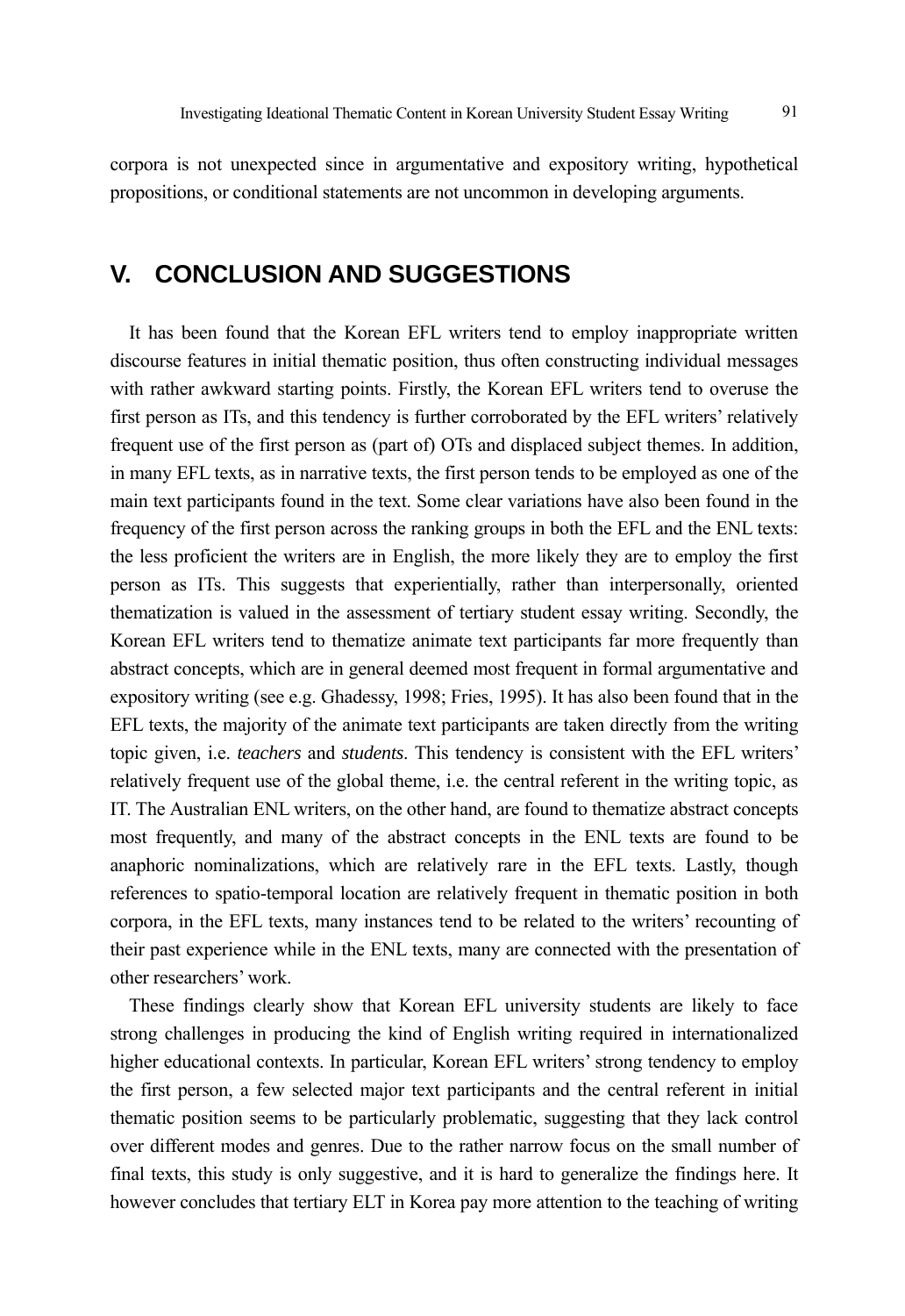to help Korean university students develop their English communicative competence fully in a balanced way. Specifically, Korean university students need to be explicitly taught to conceptualize and develop their ideas in essay writing in an impersonalized and abstract way by adopting appropriate textual resources.

## REFERENCES

- Backlund, I. (1992). Theme in English telephone conversation. *Language Sciences*, *14*(4), 545-565.
- Berry, M. (1995). Thematic options and success in writing. In M. Ghadessy (Ed.), *Thematic development in English texts* (pp. 55-84). London / New York: Pinter Publishers.
- Biber, D., Johansson, S., Leech, G., Conrad, S., & Finegan, E. (1999). *The Longman grammar of spoken and written English*. Essex: Pearson Education Limited.
- Brown, G. & Yule, G. (1983). *Discourse analysis*. Cambridge / New York: Cambridge University Press.
- Caffarel, A. (2000). Interpreting French theme as a bi-layered structure: Discourse implications. In E. Ventola (Ed.), *Discourse and community: Doing functional linguistics* (pp. 247-272). Tübingen: Gunter Narr.
- Chang, Y-U., & Swales, J. M. (1999). Informal elements in English academic writing: threats or opportunities for advanced non-native speakers. In C.N. Candlin & Hyland, K. (Eds.), *Writing: texts, processes and practices* (pp. 145-167). New York: Addison Wesley Longman Inc.
- Crème, P. & Lea, M. R. (Eds.). (2003). *Writing at university* (2<sup>nd</sup> Ed.). Berkshire: Open University Press.
- Francis, G. (1985). *Anaphoric nouns*. University of Birmingham: English Language Research.
- Francis, G. (1989). Thematic selection and distribution in written discourse. *Word*, 40(1-2), 201-221.
- Francis, G. (1990). Theme in the daily press. *Occasional Papers in Systemic Linguistics*, 4, 51-87.
- Francis, G. (1994). Labelling discourse: An aspect of nominal-group lexical cohesion. In M. Coulthard (Ed.), *Advances in written text analysis* (pp. 83-101). London: Routledge.
- Fries, P. H. (1983). On the status of theme in English: Arguments form discourse. In J. S. Petofi & E. Sozer (Eds.), *Micro and macro connexity of texts* (pp. 116-152). Ham burg: Buske-Verlag.
- Fries, P. H. (1995). Themes, methods of development, and texts. In R. Hasan & P.H. Fries, (Eds.), *On subject and theme: From the perspective of functions in discourse* (pp.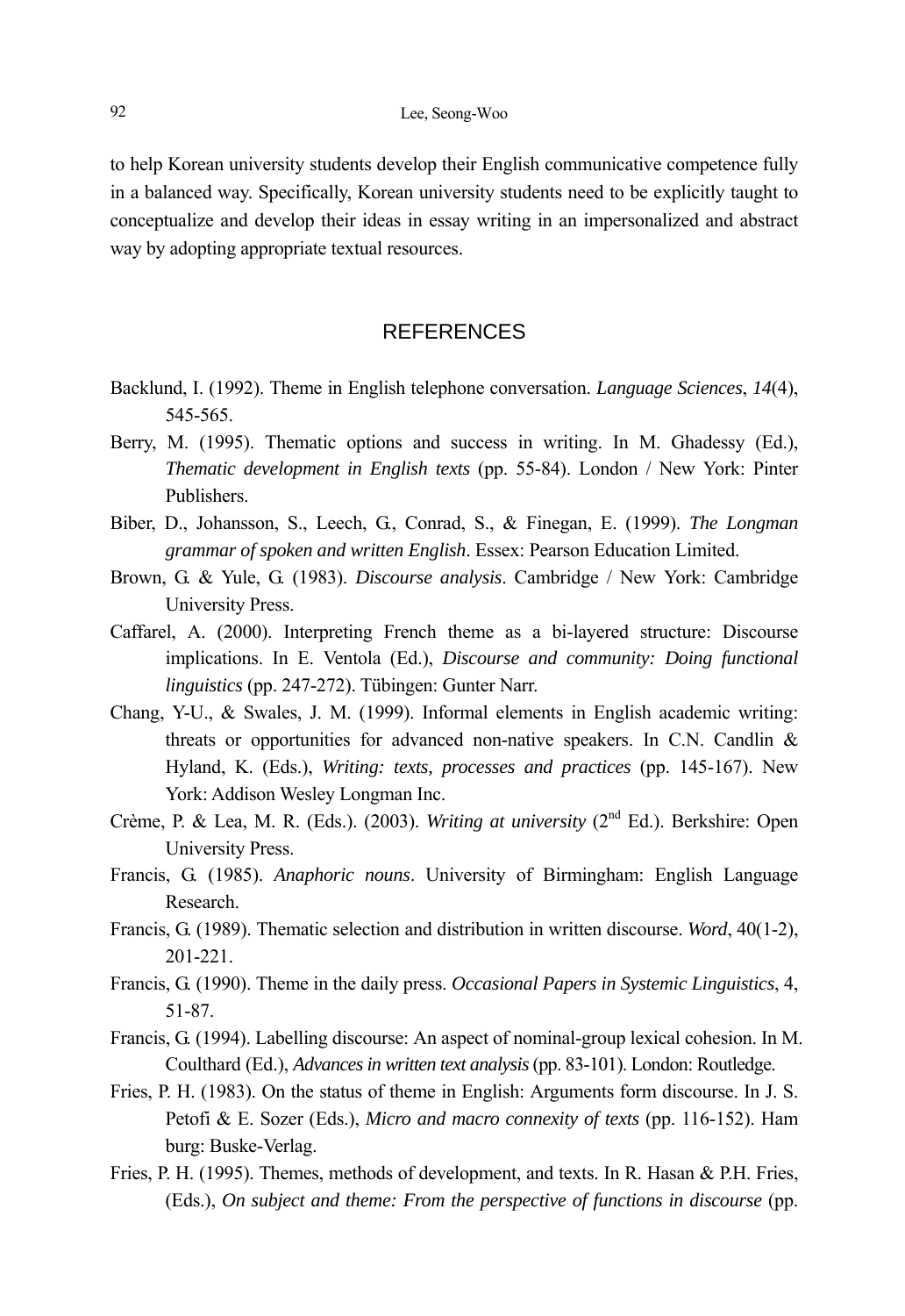317-359). Amsterdam: John Benjamins.

- Fries, P. H. (2002). The flow of information in a written English text. In P.H. Fries, et al., (Eds.), *Relations and functions within and around language* (pp. 117-155). London/ New York: Continuum.
- Ghadessy, M. (1998). Thematic features and contextual factors for register identification. In M. Ghadessy, (Ed.), *Text and context in functional linguistics* (pp. 125-139). Amsterdam / Philadelphia: John Benjamins.
- Ghadessy, M. & Gao, Y. (2000). Thematic organization in parallel texts: Same and different methods of development. *Text*, *2*(4), 461-488.
- Gilbert, K. (2004). A comparison of argument structures in L1 and L2 student writing. *Journal of Asian Pacific Communication*, *14*(1), 55-75.
- Halliday, M.A.K. (1967). Notes on transitivity and theme in English. *Journal of Linguistics*, *3*(2), 199-204.
- Halliday, M.A.K. (1994). *An introduction to functional grammar (2nd Ed.)*. London: Edward Arnold.
- Halliday, M.A.K. (1998). Things and relations: Regrammaticising experience as technical knowledge. In J.R. Martin & R. Veel (Eds.), *Reading science: Critical and functional perspective on discourse of science* (pp. 185-235). London / New York: Routledge.
- Halliday, M.A.K. & Matthiessen, C.M.I.M. (2004). *An introduction to functional grammar*  (3rd Ed.). London / New York: Arnold.
- Hasselgard, H. (2004). The role of multiple themes in cohesion. In K. Aijmer & A-B. Stenstorm (Eds.), *Discourse patterns in spoken and written corpora* (pp. 65-87). Amsterdam / Philadelphia: John Benjamins.
- Hewings, A. (2004). Developing discipline-specific writing: An analysis of undergraduate geography essays. In L.J. Ravelli & R.A. Ellis (Eds.), *Analysing academic writing: Contextualized frameworks* (pp. 131-152.) London / New York: Continuum.
- Hinkel, E. (2002). *Second language writer's text: Linguistic and rhetorical features*. Mahwah, NJ: Lawrence Erlbaum Associates.
- Hunt, K.W. (1965). Grammatical structures written at three grade levels. *National Council of Teachers of English Research Report*, No. 3. Illinois: National Council of Teachers of English.
- Hyland, K. (2004). Metadiscourse in academic writing: A reappraisal. *Applied Linguistics*, *25*(2), 156-177.
- Ivanič, R. (1998). *Writing and identity: The discoursal construction of identity in academic writing*. Amsterdam / Philadelphia: John Benjamins.
- Kang, Dongho. (2006). Synthesis of 40 years' writing studies in the journal of English teaching. *English Teaching*, *61*(Special Issue), 97-114.
- Martin, J.R. (1986). Intervening in the process of writing development. *ALAA, Occasional Papers*, *9*, 11-43.